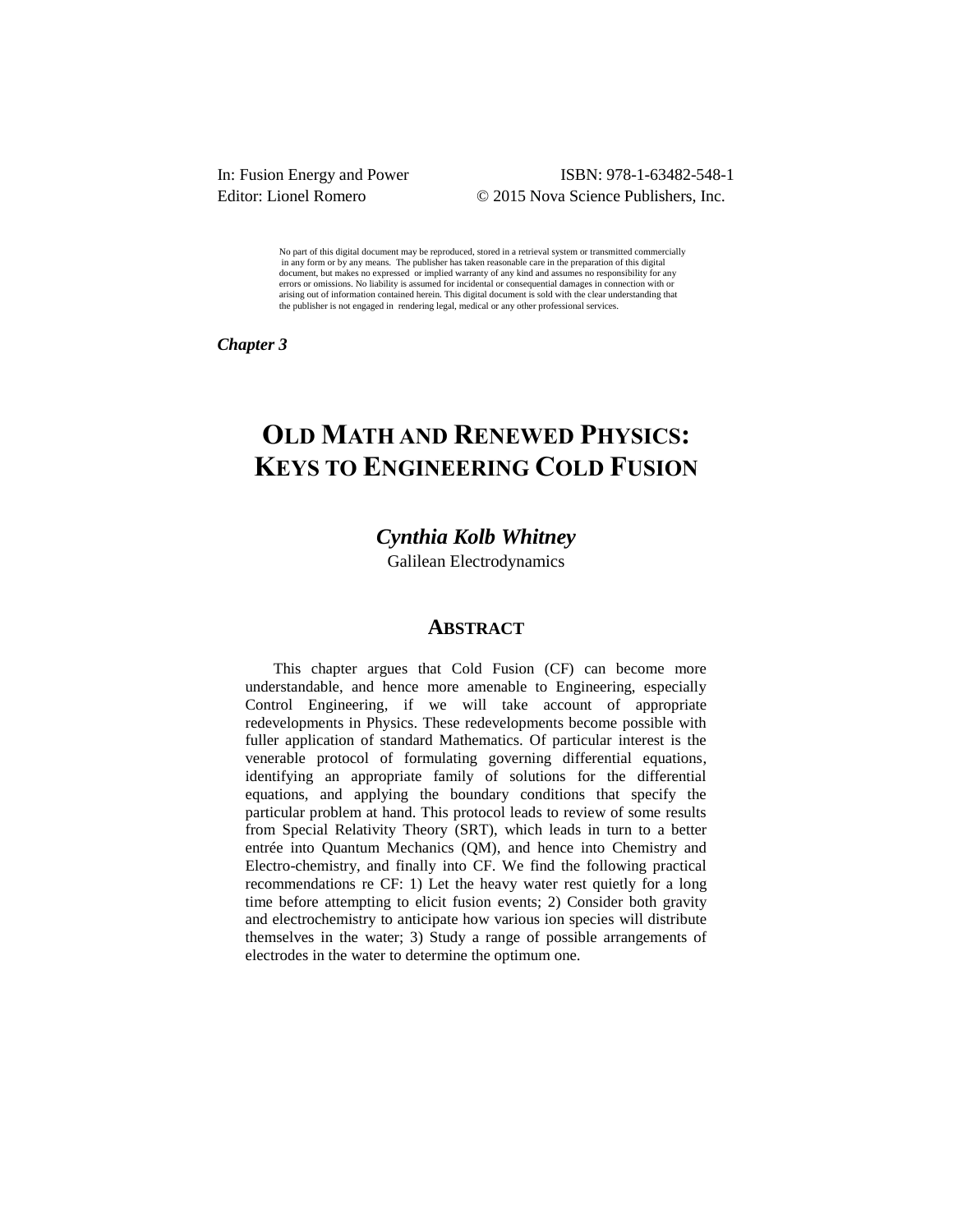#### **INTRODUCTION**

This Chapter builds upon a Chapter from my 2013 Nova book titled *Algebraic Chemistry: Applications and Origins.* [1] That Chapter was titled "Electro-Chemistry in Power Generation", and its subject was CF - the muchsought economically practical alternative to Hot Fusion (HF); i.e., thermonuclear fusion.

Fusion in general exploits the fact that Hydrogen atomic nuclei include not only Hydrogen H nuclei (one proton), but also Deuterium D nuclei (one proton and one neutron), and even Tritium T nuclei (one proton and two neutrons). In fusion, the neutrons are needed to create output Helium He nuclei.

HF exploits the phenomena of plasma state and magnetic confinement. In plasma state, nuclei are stripped 7naked of electrons. In magnetic confinement, the stripped nuclei can come together close enough that nuclear forces can overcome electrical repulsion and allow nuclear fusion, producing He nuclei, and releasing much energy.

CF exploits properties of water and electrochemistry. The heavy nuclei fuse at lower temperatures for reasons not yet completely understood. Viewed on the basis of old nuclei consumed, or new nuclei formed, CF can release equally as much energy as HF.

HF is easy to understand in terms of current-day Physics, but it is hard to produce, because a huge energy investment is required before any excess energy, i.e., energy beyond the input energy investment, can be harvested. By contrast, CF is difficult to understand in terms of current-day Physics, and without such understanding, its production remains mysterious and uncertain. As a result, we hardly even get to the issue of controlling it for commercial applications!

This Chapter argues that CF can become more understandable, and hence more controllable, if we will just review how theoretical developments in Physics happened historically, and then do the obviously indicated further developments.

Sometimes in reviewing history, the most intriguing events are the ones that inexplicably did *not* occur at the times when they clearly could have. In the case of electromagnetic signals as the foundation for much of twentieth century physics, several possible events did not actually happen:

1) In the early twentieth century, Albert Einstein was working at almost the same time on both the concept of the photon [2], which later led to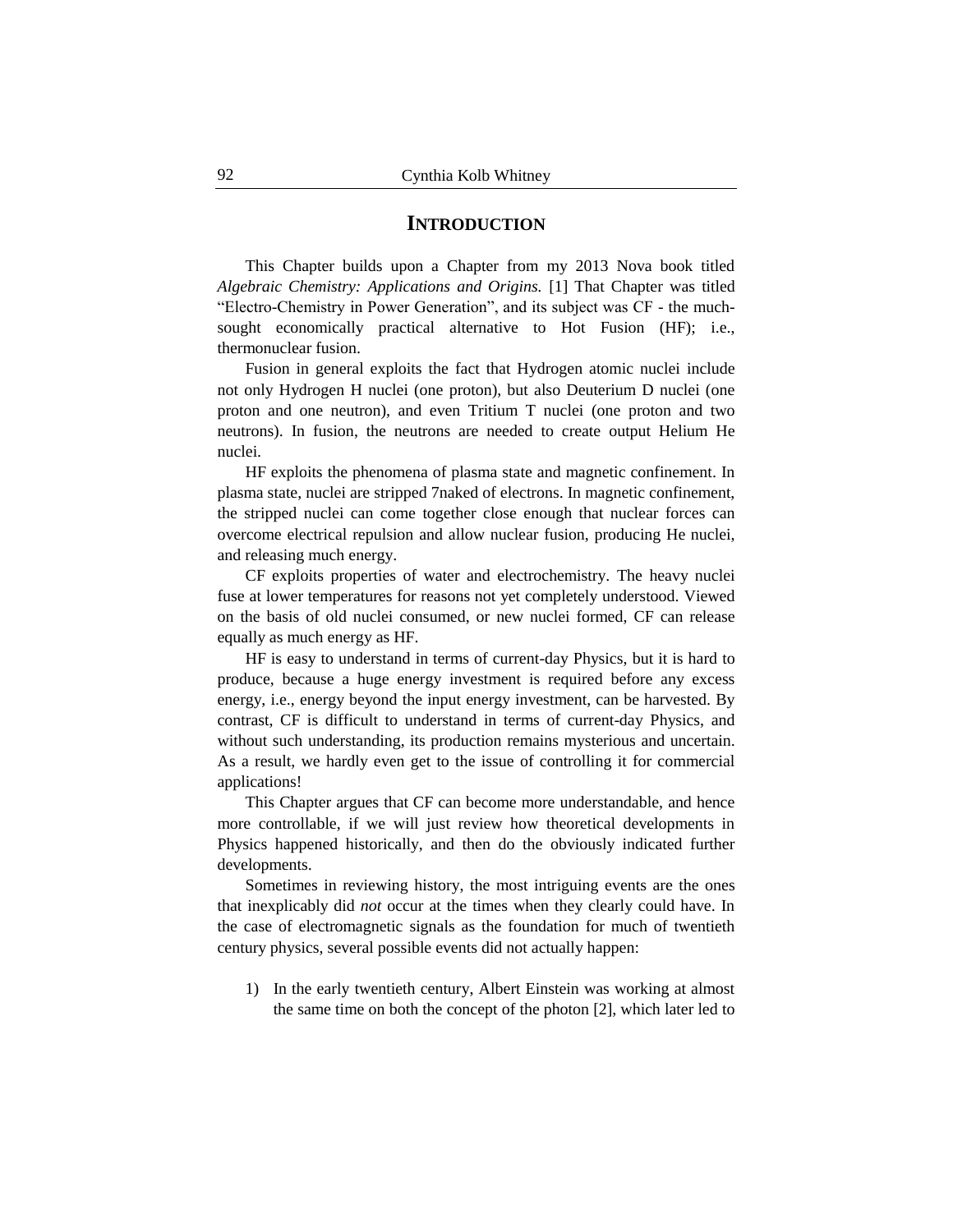Quantum Mechanics (QM), and on the concept of signal, which was the basis for his development Special Relativity Thoery (SRT) [3]. But he did not connect the photon and the signal to each other.

- 2) In the middle of the twentieth century, Richard Feynman was developing Quantum Electrodynamics (QED) [4], which featured the concept of virtual photons as mediators of electromagnetic fields. But he did not then suggest reviewing SRT in light of the virtual-photon concept.
- 3) Throughout that same mid-century time frame, Claude Shannon was developing the founding concepts of present-day Information Theory (IT), conveniently collected in Brilloin"s book [5]. IT was a powerful tool for wartime code breaking and code making, and for the post-war communication and computation industries. It really led to our current "Age of Information". But Shannon, did *not* suggest using IT to scrutinize the Signal concept at the foundation of SRT. Nor did anyone else at that time.

Why did none of these events happen? We do not know, and we cannot guess. It is, however, possible to remedy the situation now, and to do it in exactly the same way it could have been done so much earlier. It is all just Applied Mathematics.

In the late nineteenth century there was already a well-established protocol for dealing with problems involving differential equations. There are three steps:

- 1) Specify the differential equations;
- 2) Characterize the family of solutions that they allow;
- 3) Identify and use the boundary conditions that represent your particular problem.

Thus the recommended Applied Math approach consists of these tools: the governing differential equations (D), an appropriate family of solutions that satisfy the differential equations (S), and the boundary conditions (B) that specify the particular problem at hand. Together they make the triad DSB, and define the DSB Protocol for solving an Applied Math problem.

This Protocol is extremely well developed, widely used throughout Engineering Science and Applied Physics, and fully reliable. It should be applied to any problem that allows its application; it should *not* be skipped over arbitrarily.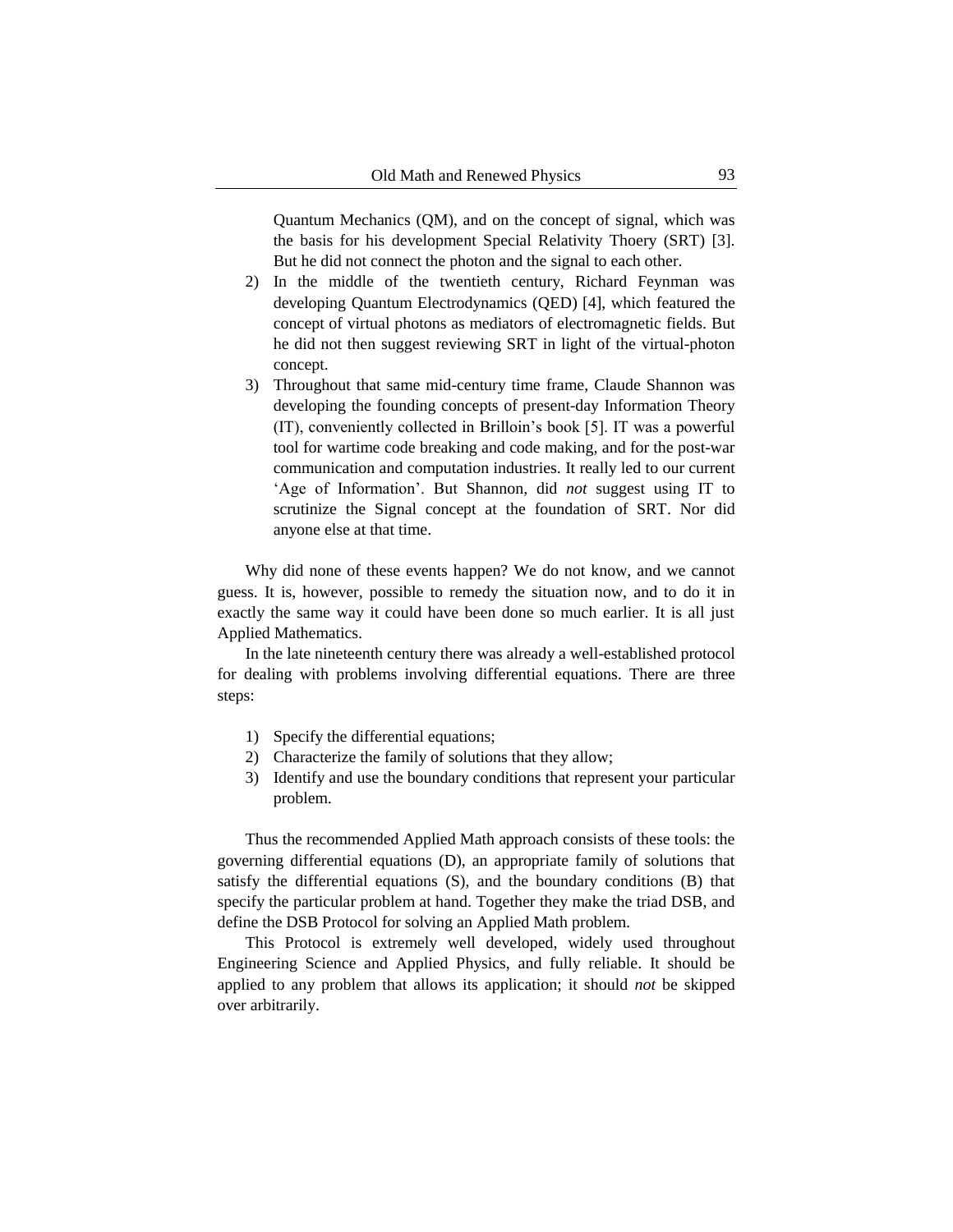Another aspect of recommended approach comes from even further back: the discipline instilled by the ancient Greek founder of Geometry, Euclid. [6] He began his development of Geometry with an absolutely minimal set of Axioms (noun of Greek origin) that are stated in the form "Let us Postulate… (verb of Latin origin; also used as a noun equivalent to "Axiom" in modern texts). Axioms or Postulates are not to be multiplied beyond the minimum possible set; an extra Postulate can only be redundant, or worse: conflictive. And if conflictive, an extra Postulate will inevitably produce Paradoxes.

It seems unlikely that Nature actually *has* Paradoxes; it seems more likely that only misguided human beings can have Paradoxes. So let us always be parsimonious with Postulates.

SRT uses two numbered Postulates. The First Postulate comes from Galilean Relativity; it says that the Laws of Nature (the differential equations of Physics) are the same in all inertial frames of reference coordinates. The Second Postulate specifies that the speed of light is always the constant *c* with respect to an observer in any inertial reference frame.

This pair of Postulates *could* constitute *too many* Postulates. Note that the resulting SRT does indeed possess an enormous literature about Paradoxes! In response to the SRT Paradoxes, the present approach dispenses with SRT"s Second Postulate, and relies instead on just the First Postulate and the venerable DSB Protocol. Let us see next what it reveals.

## **ON THE NATURE OF ELECTROMAGNETIC SIGNALS**

The governing partial differential equations for an electromagnetic signal are Maxwell"s four first-order coupled field equations. Jackson [7] gives Maxwell's equations in modern notation and Gaussian units as:

$$
\nabla \bullet \mathbf{B} = 0 \text{ , } \nabla \bullet \mathbf{D} = 4\pi \rho \text{ , } \nabla \times \mathbf{E} + \frac{1}{c} \partial \mathbf{B} / \partial t = 0 \text{ , } \nabla \times \mathbf{H} - \frac{1}{c} \partial \mathbf{D} / \partial t = \frac{4\pi}{c} \mathbf{J}
$$

Here  $\bf{B}$  is the magnetic field and  $\bf{E}$  is the electric field. The constant  $1/c = \sqrt{\epsilon_0 \mu_0}$ , where  $\epsilon_0$  is the electric permittivity and  $\mu_0$  is the magnetic permeability. In free space,  $\mathbf{D} = \varepsilon_0 \mathbf{E}$ ,  $\mathbf{H} = \mathbf{B} / \mu_0$ , and the charge density  $\rho$ and the current density  $J$  are zero. Free space will be the case of interest henceforth in this paper.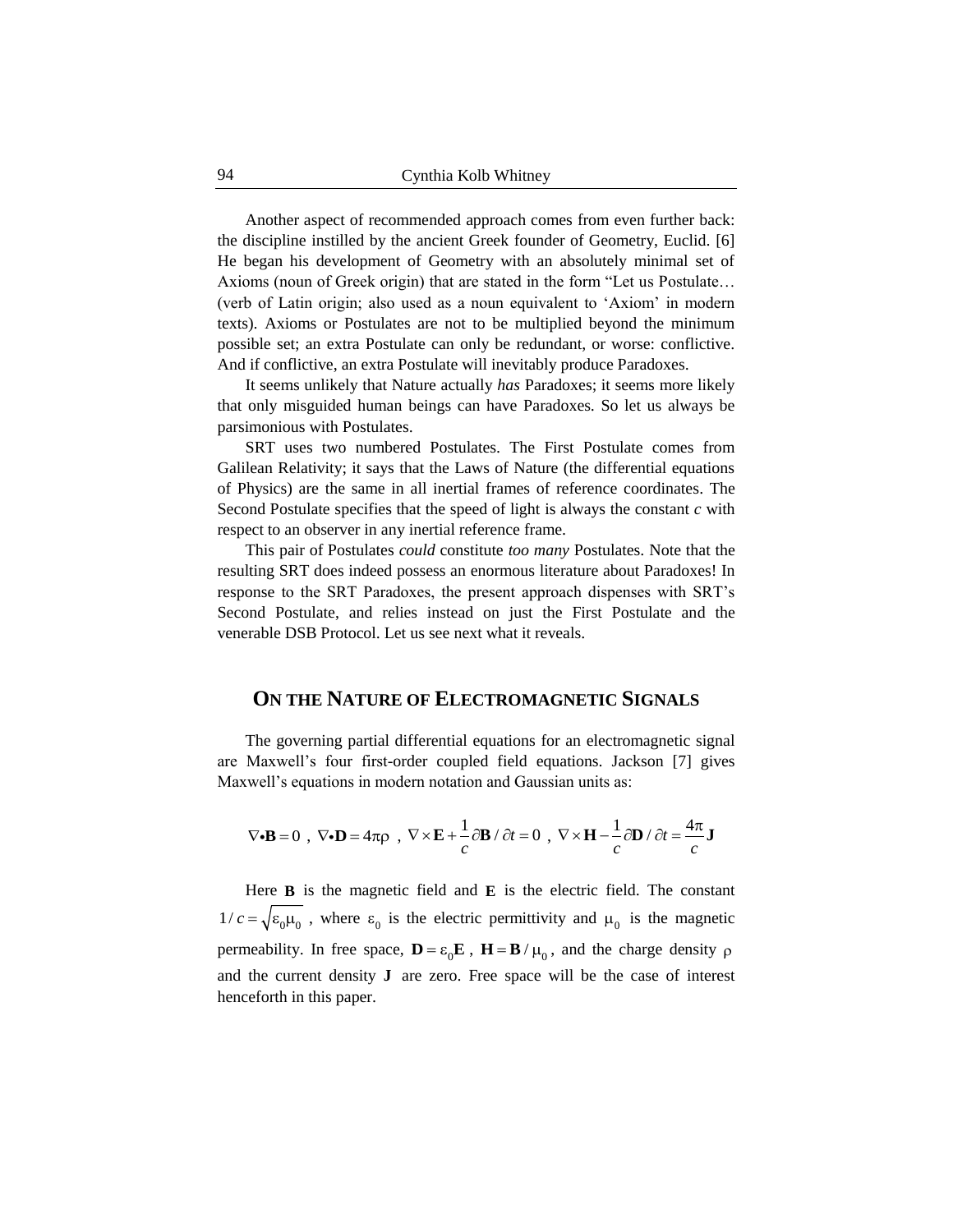It is possible to insert two of the four coupled field equations into the other two, and thereby create two un-coupled, second-order, wave equations:

$$
\nabla^2 \mathbf{E} - \frac{1}{c^2} \partial^2 \mathbf{E} / \partial t^2 = 0 \ , \ \nabla^2 \mathbf{B} - \frac{1}{c^2} \partial^2 \mathbf{B} / \partial t^2 = 0 \ , \text{ where } 1/c^2 = \varepsilon_0 \mu_0
$$

Waves were a well-known physical phenomenon even before Maxwell came along. So at the turn of the  $20<sup>th</sup>$  century it was tempting to think about electromagnetic signals as similar to familiar solutions to these wave equations.

The most familiar type of solution that the un-coupled wave equations support is the infinite plane wave. That name implies a wave that extends to infinity in all three spatial directions, and exists forever in time. In that context, the parameter  $c$  is interpreted as the speed of light. Given the history, it was only natural to think of electromagnetic signals as just like infinite plane waves. That is what Einstein did in 1905. [3] It is also what Feynman did half a century later. [4]

Viewed from our vantage point here in the early  $21<sup>st</sup>$  century, IT actually provides a clear disqualifier for the idea that  $c$  is the universal speed for all electromagnetic signals. The problem is that  $c$  comes out of the uncoupled wave equations and their infinite-plane-wave solutions. But an infinite plane wave cannot function as a signal, because it cannot convey any information whatsoever! It is no better than an everlasting constant. It is to communication what the bagpipe is to music: an everlasting drone – until some kind of structure is imposed.

Communication of information requires amplitude modulation, or frequency modulation, or on-off switching: some other kind of structure. An infinite plane wave does not have any such structure. The prototypical type of solution that provides the needed structure is the finite-energy electromagnetic pulse. The pulse is what we need to make a proper model for a signal.

The key thing about finite-energy pulses, as apposed to infinite plane waves, is this: under the action of the four coupled field equations, the pulses do not remain pulses; they evolve into spread-out wavelets. This process is irreversible. It does not happen with the two un-coupled wave equations because those equations are second order in time, and so are invariant under time reversal. So no irreversible evolution can be revealed with them.

Let us detail the evolution. Let the word "pulse" be the short description for a field profile that is rounded on top and sloping down on the sides, and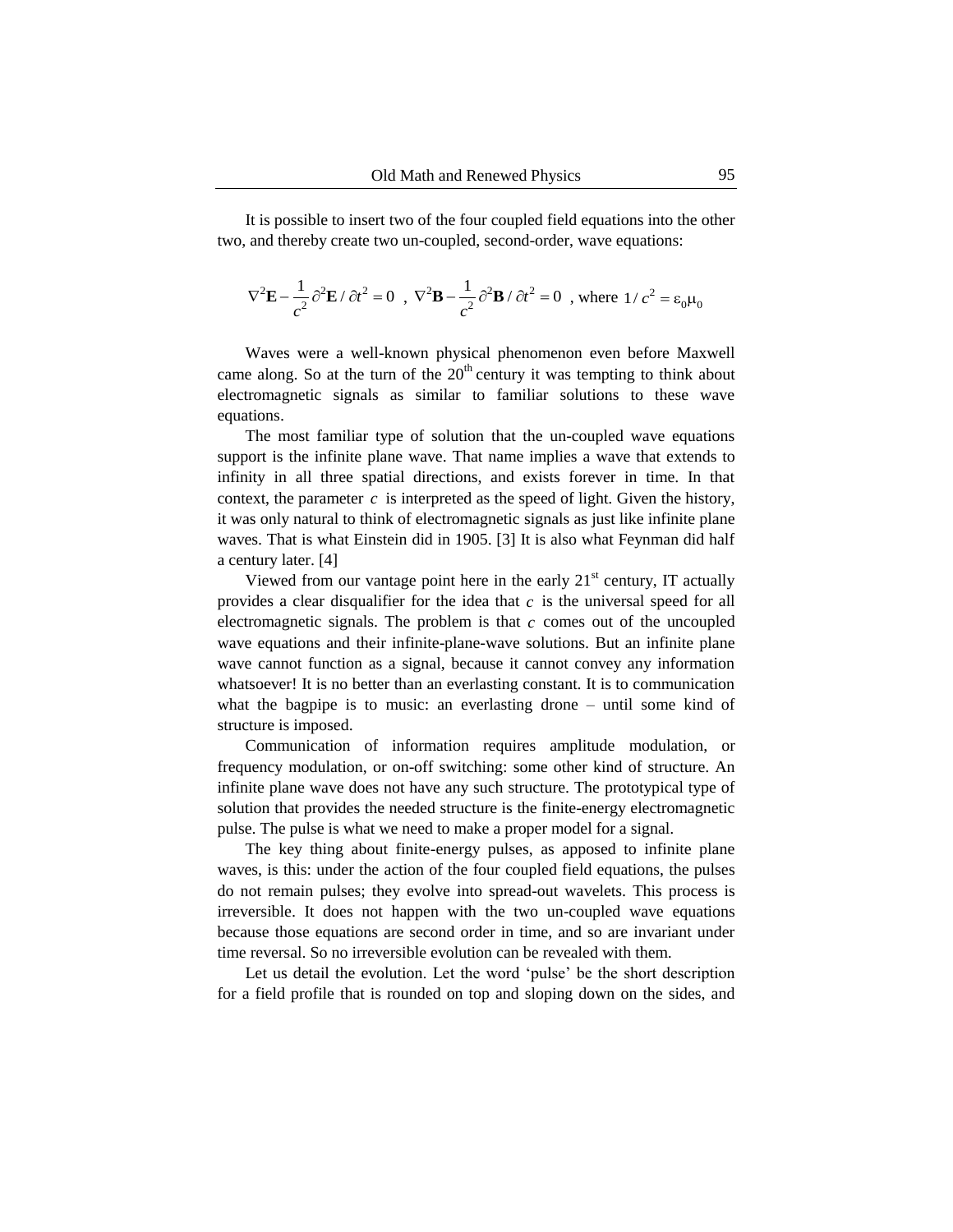fading gradually to zero; for example, a Gaussian function. The mechanism for the waveform development is that the spatial derivatives applied in Maxwell"s equations change the original Gaussian pulse into successively longer wavelets consisting of successively higher order Hermite polynomials multiplying the original Gaussian. As a result, the energy in the wavelet gets more and more spread out along the propagation path.

For a specific illustration, let the field directions be  $x$  and  $y$ , which makes the propagation direction  $z$ . For the record, a Gaussian pulse looks like

$$
G(z) = \frac{1}{\sqrt{2\pi}} \exp(-z^2/2)
$$
, and a Hermite polynomial looks like

 $H_n(z) = \frac{1}{C(z)} d^n G(z) / dz^n$ , with  $n = 1, 2, 3, 4,...$  being the order of the  $\frac{1}{G(z)} d^n G(z) / dz^n$ , with  $n = 1, 2, 3, 4, ...$ 

Hermite polynomial.

Figure 1 illustrates a Gaussian pulse and the derived Hermite polynomial that it generates after one complete cycle (*i.e.,* four steps) through Maxwell"s first-order coupled field equations. The horizontal axis is the propagation direction,  $z$ , and the vertical axis is the field amplitude,  $G(z)$  to start with, and  $H_4(z) \times G(z)$  after four steps. Series 1 is the input pulse, and Series 2 is the developed wavelet.



Figure 1. Illustration of signal waveform development.

Now, to solve the stated propagation problem, one can pose a primary pair of pulses in  $E$  and  $B$  to guarantee travel, and, for more realism, add a second such pair, offset a quarter cycle in time and perpendicular in space, to model circular polarization, like a real physical photon exhibits. This amounts to four Gaussian functions. But that is not the end of it.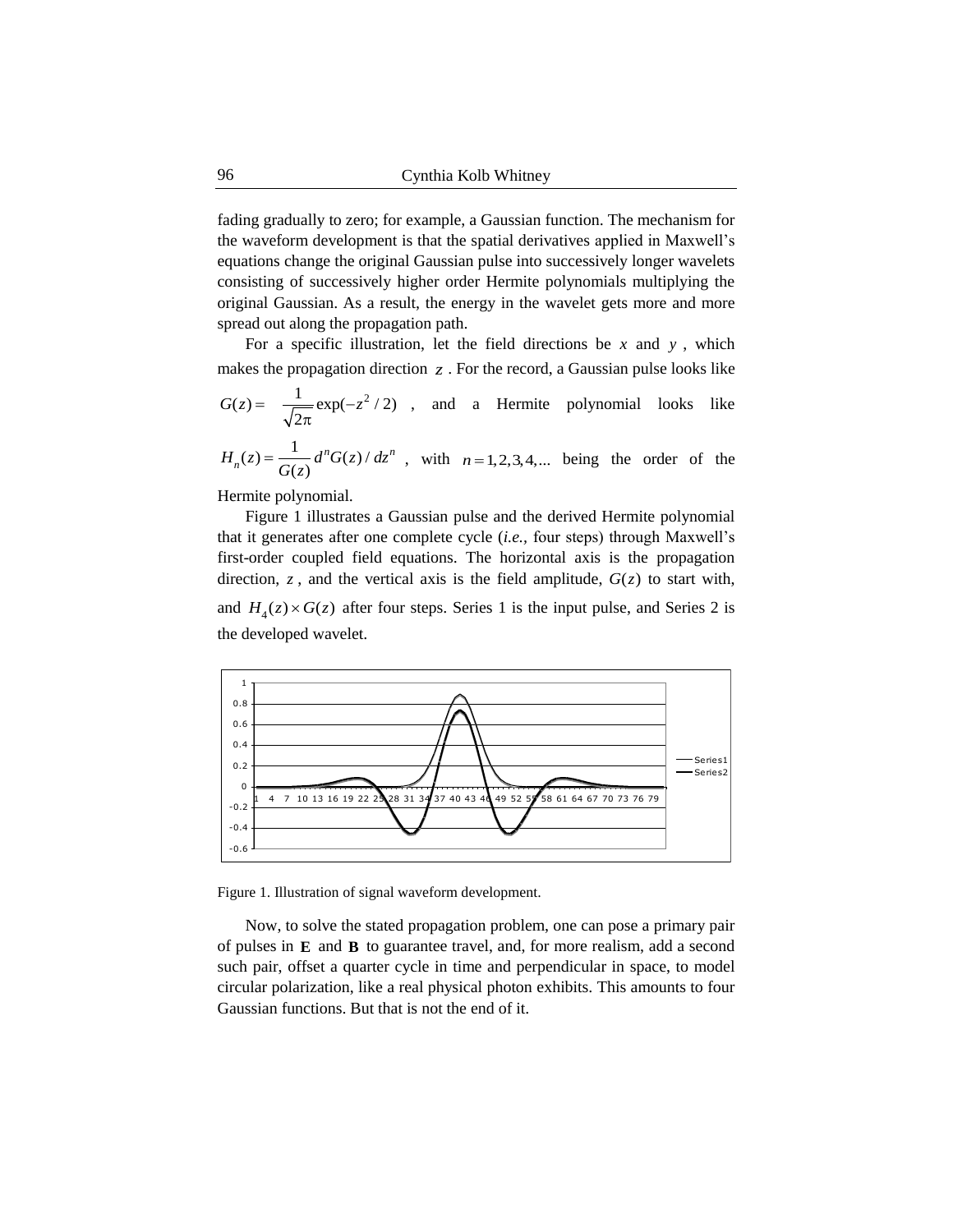### **WHAT BOUNDARY CONDITIONS DEMAND**

The third part of the Signal model is a pair of propagation boundary conditions: 1) no backflow of energy behind the source, and 2) no overflow of energy beyond the receiver. To guarantee these boundary conditions, we can demand  $\mathbf{E} = \mathbf{0}$  at these boundaries. In Fig. 1, the boundaries correspond to the left and right borders. The field amplitude at the boundaries is so small that one cannot tell whether the boundary conditions have been imposed or not. Were the pulse to be near the beginning, or the end, of the path, then the effect of the boundary condition at the beginning, or at the end, of the path would become more visible. Indeed, the propagation process near a boundary is really controlled by the boundary condition at that boundary. The fact that the receiver has this important role in determining the overall evolution of the signal waveform reminds one of a curious aspect of QM: the so-called 'observer effect'. Like QM, the present signal model has an observer effect; namely, the boundary condition at the receiver. But the signal model *also* has an equally important *source* effect; namely, the boundary condition at the source.

We can fulfill both of the required by boundary conditions by matching the signal leaving the source toward the receiver with 1) another fictitious signal going from the source in the opposite direction, with opposite  $E$ , to make the total  $E$  field zero at the source, and 2) another fictitious signal approaching the receiver from the opposite direction, with opposite  $E$ , so as to make the total  $E$  field zero at the receiver. One can even continue this boundary-fixing process, to clean up each tiny new departure from zero E at a boundary that each additional fictitious signal creates at the end of the path opposite to the end that it is meant to correct.

Carried to an infinite sum of corrections upon corrections, this is certainly a very complicated picture about an electromagnetic signal. How should we best characterize it in brief? We have all been conditioned to just give the number  $c$  for the speed, and presume that number to be relative to the 'observer'; i.e., the receiver of the signal. But clearly, that characterization is inadequate. When we speak of *the* speed of light, we speak way too casually. The little article word "*the*" implies way too much: that there is just *one* lightspeed, the number  $c$ . But when a light pulse not only travels, but also evolves, there is not a single light-speed *number*. There is a light-speed *function*, depending on both position and time.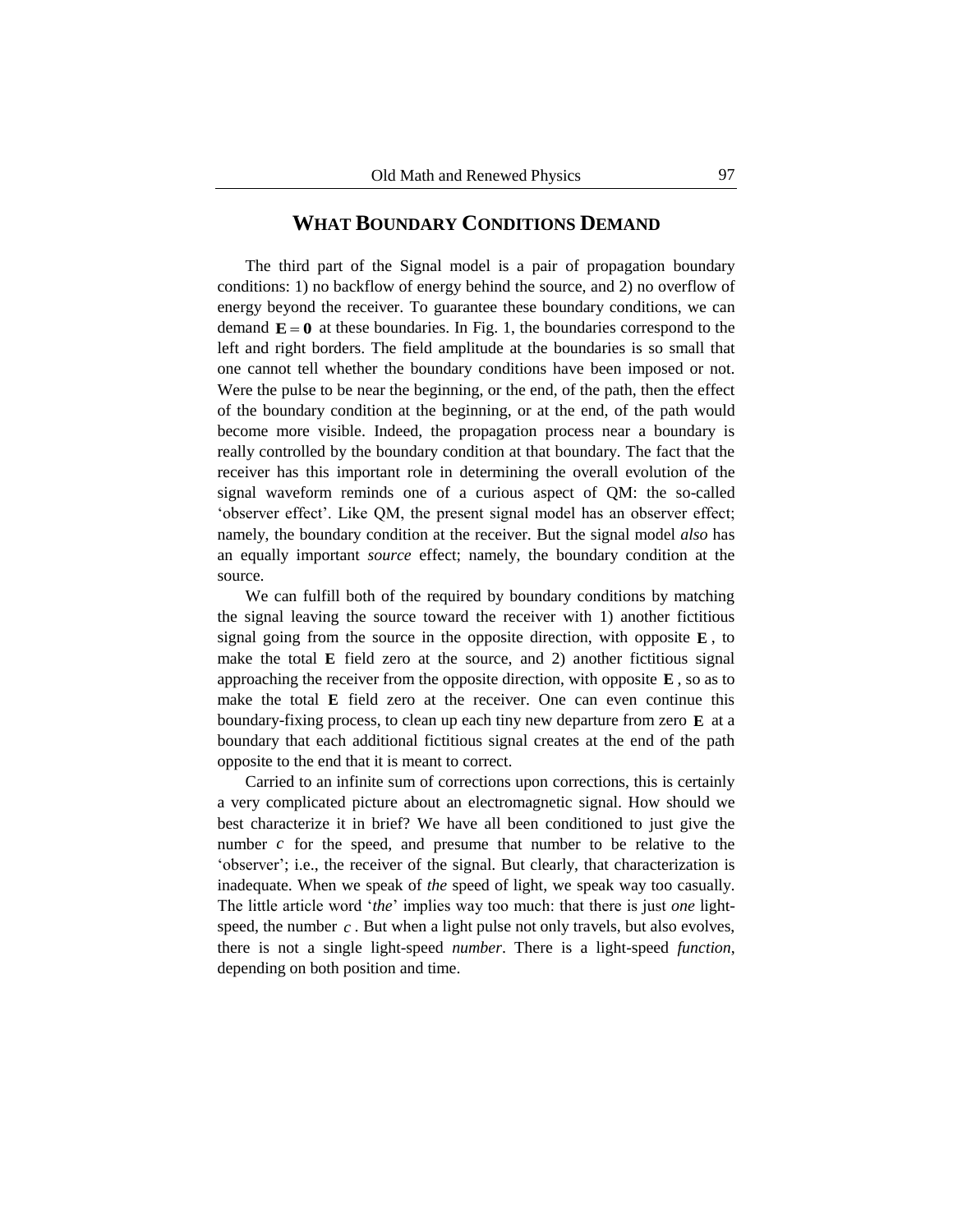It is possible to think about this light-speed function in terms of local Poynting vector  $P = E \times B$  and local energy density  $S = (E^2 + B^2)/2$ . One can speak of a local light speed  $c(z) = P(z)/S(z)$ . One can speak of a path averaged light speed  $\langle c \rangle = \int P(z) dz / \int S(z) dz$ . One can include the time variation in  $c(z,t) = P(z,t) / S(z,t)$  and  $\langle c \rangle (t) = \int P(z,t) dx / \int S(z,t) dz$ .

One can recognize that  $\int S(z,t) dz$  is total energy and should be independent of time. One can intuit that while most of the energy is near the source,  $\langle c \rangle$  *c*) is c relative to the source, and while most of the energy is near the receiver,  $\langle c \rangle(t)$  is c relative to the receiver. But what about the great bulk of the scenario, during which the energy is *not* near either the source *or* the receiver?

We need a new and more appropriate statement to use for the DSB boundary conditions. The above statements can be characterized as "one number, two references'. Instead, let us consider the reverse: 'one reference, two numbers". First, look at the propagation scenario overall, and take note of an important symmetry property that it exhibits. There exists a temporal midpoint of the scenario, and at that moment, the waveform is symmetric about the spatial midpoint of the propagation path. Figure 1 corresponds to this mid-point situation, with the source on the left side of the Figure, and the receiver on the right side.

Consider that it cannot matter very much how the receiver *previously* moved before that temporal midpoint, and it cannot matter very much how the source will *subsequently* move after that temporal midpoint. The signal is roughly like a baton, handed off from source to receiver at that temporal midpoint. The length of that baton defines the distance traveled from the source to the receiver, and the direction of the baton defines the angular position of the source in relation to the receiver.

A good Rule of Thumb is the following: Whenever we cannot avoid speaking of light speed as a number  $c$  relative to something, let that something be the spatial midpoint of that imaginary baton. This statement is different from Einstein's Second Postulate  $[3]$  that c be always relative to the receiver, and different from Ritz's counter proposal  $[7]$  that  $c$  be always relative to the source, *and* different from the first option described above: "one number, two references'. When we speak of  $c$  relative to the spatial midpoint of the propagation scenario, that characterization amounts to *not* c relative to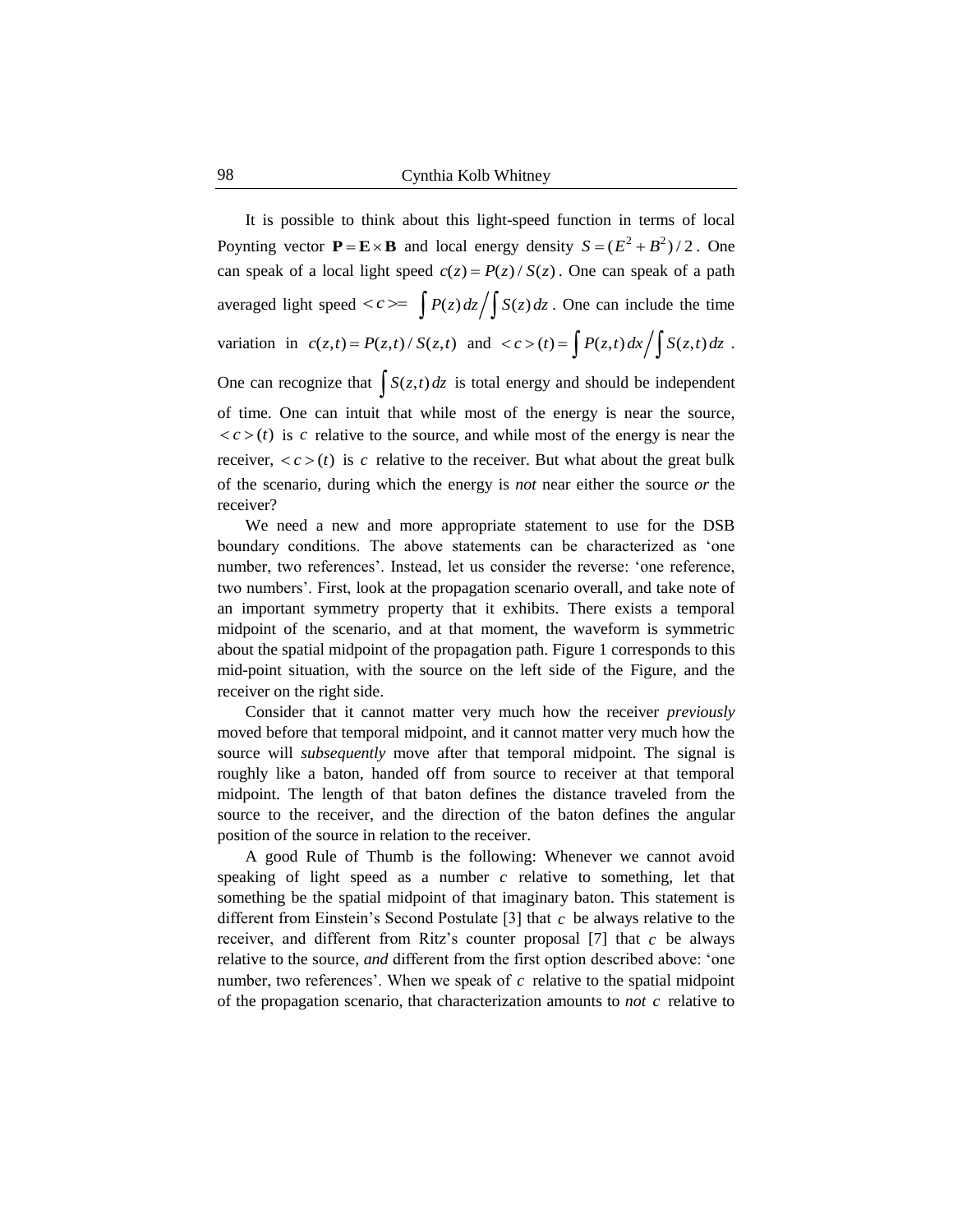the source and *not*  $c$  relative to the receiver. It is the realization of the second option: "one reference, two numbers".

To be sure, the Rule of Thumb offered here is an approximation. But absent large accelerations, it is a very good approximation. So let us see next what new understanding it produces.

### **REALITY** *VS***.INTERPRETATION**

Consider a simple scenario with steady relative motion between an observer and a target. Consider a real-world problem: estimating the speed of a moving target relative to an observer. One way or another, there must exist *two* signals, the first one outgoing from the observer to the target, and the second one returning from the target to the observer. So for one signal, the observer is the source and the target is the receiver, and for the other signal, the target is the source and the observer is the receiver.

Each of the two signals has two phases: expansion from its source, and collapse to its receiver. Thus this scenario has altogether *four* parts. Call them Parts 1 through 4.

If the motion is retreat at speed  $V$ , then having speed  $c$  relative to the scenario midpoint means we have  $c + V/2$  relative to the source, and  $c - V/2$  relative to the receiver (presuming for now that  $V < 2c$ ). If the motion is approach at speed V, we have the opposite case,  $c - V/2$  relative to the source (again presuming  $V < 2c$ ), and  $c + V / 2$  relative to the receiver.

To keep track, it helps to retire the vague concept of "*the* speed of light", and speak more specifically of "the speed of the leading front of the developing wavelet' and 'the speed of the trailing end of the developing wavelet'. During Part 1, the outgoing expansion from the observer, the leading front moves at  $2c$  relative to the source, or  $2c - V$  relative to the target. During Part 2, the collapse to the target, the trailing end moves at  $2c$  relative to the target, or  $2c + V$  relative to the source. Then during Part 3, the return expansion, the leading front moves at  $2c$  relative to the target, or  $2c - V$ relative to the observer. Finally, during Part 4, the collapse to the observer, the trailing end moves at  $2c$  relative to the observer,  $2c + V$  relative to the target.

Suppose the initial separation between source and target is  $L_0$ , and the relative speed between source and target is V. For the record, if  $V \ge 2c$  the linear-motion scenario stops right here: either the signal from the observer could never reach its target, or the return signal from the target could never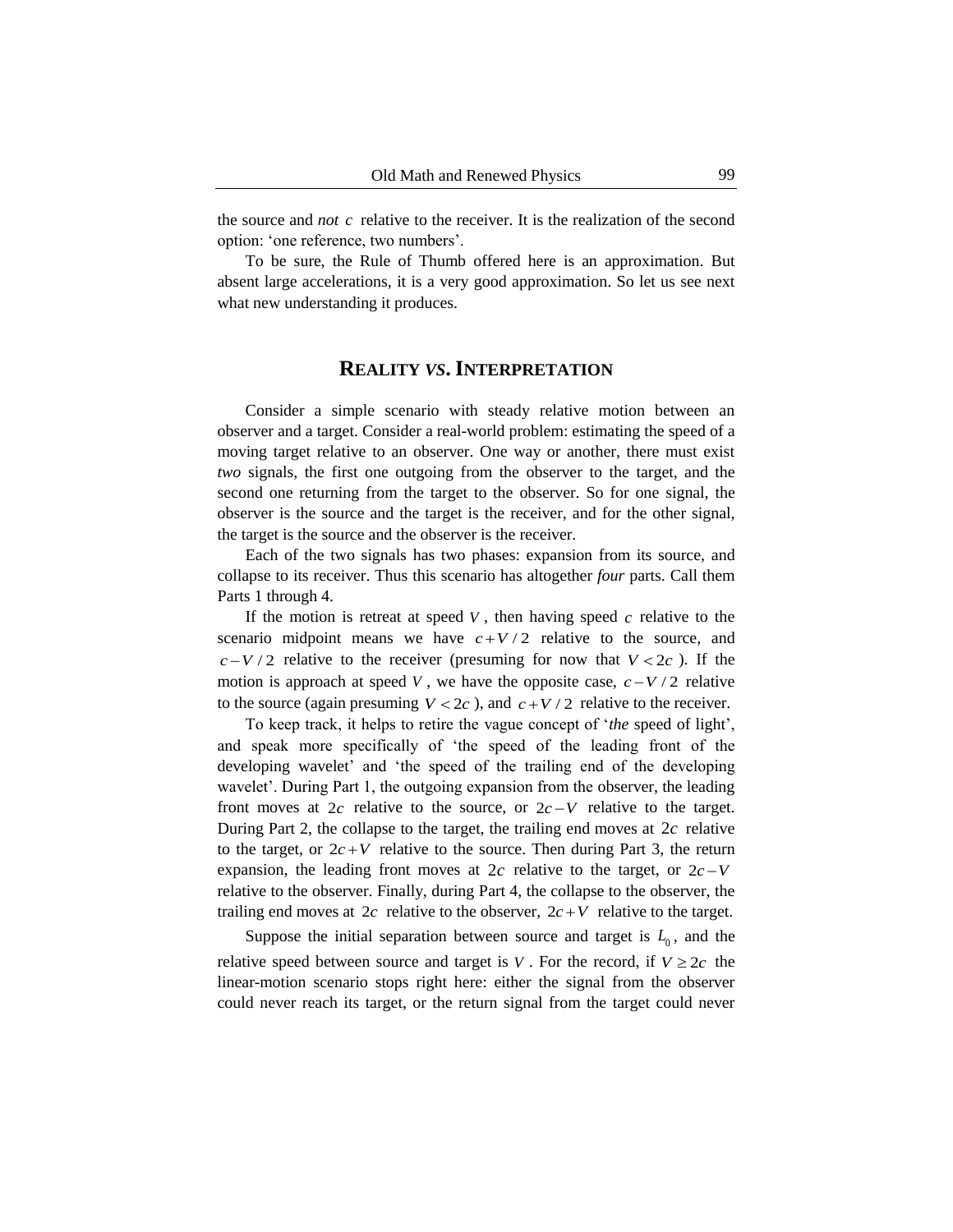arrive back to the observer. So we continue the present analysis under the assumption that  $V < 2c$ .

1) After Part 1 (expansion from the observer) the separation is:

$$
L_1 = L_0 + L_0 \times (V / 2c) + L_0 \times (V / 2c)^2 + \dots = L_0 / (1 - V / 2c) \; .
$$

2) After Part 2 (collapse to the target) the separation is:

$$
L_2 = L_1 \times (1 + V / 2c) = L_0 \times (1 + V / 2c) / (1 - V / 2c).
$$

3) After Part 3 (re-expansion from the target) the separation is:

$$
L_3 = L_2 + L_2 \times (V / 2c) + L_2 \times (V / 2c)^2 + ... = L_2 / (1 - V / 2c)
$$
  
=  $L_0 \times (1 + V / 2c) / (1 - V / 2c)^2$ .

4) After Part 4 (re-collapse to the observer) the separation is:

$$
L_4 = L_3 \times (1 + V / 2c) = L_0 \times (1 + V / 2c)^2 / (1 - V / 2c)^2.
$$

Compare this case to the case where the scenario follows the Einstein Postulate. There would be only two parts: outbound travel at  $c$  relative to the target, followed by return travel at  $c$  relative to the observer. And the scenario could not play out if  $V \geq c$ . So we continue the analysis under the assumption that  $V < c$ .

1) After Part 1 (travel from the observer to the target) the separation would be:

$$
L_1 = L_0/(1 - V/c)
$$
.

2) After Part 2 (return travel from the target to the observer) the separation would be:

$$
L_2 = L_1 \times (1 + V/c) = L_0 \times (1 + V/c)/(1 - V/c).
$$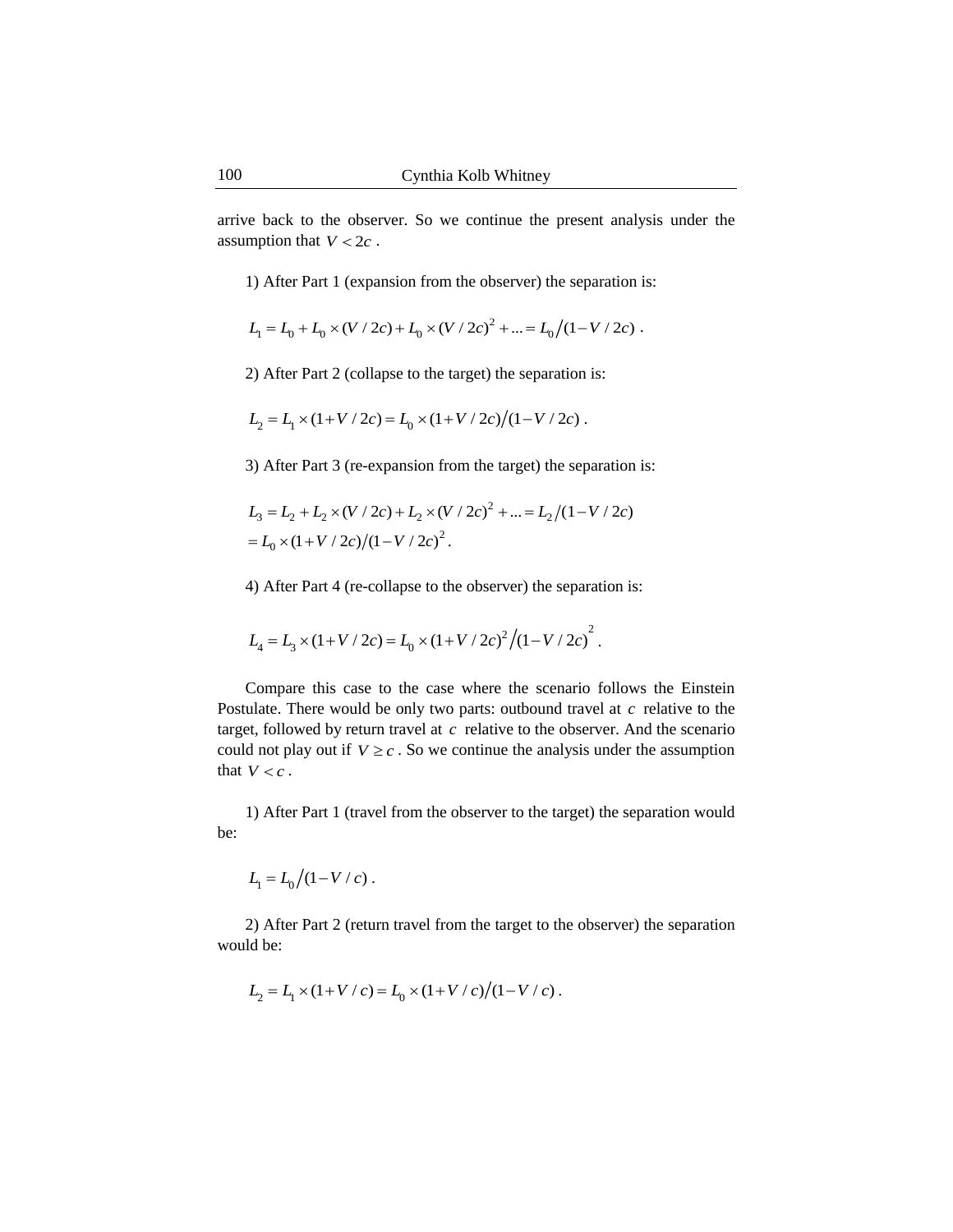Observe that the length expansion with the Einstein Postulate is less than that with the four steps.

For the sake of completeness, consider also the case where the scenario follows the Ritz Proposal. Again there would be only two parts, but they would be slightly different, because the outbound trip would be at  $c$  relative to the observer, and the return trip would be at  $c$  relative to the target.

1) After Part 1 (travel from the observer to the target) the separation would be:

$$
L_1 = L_0 \times (1 + V / c) \ .
$$

2) After Part 2 (return travel from the target to the observer) the separation would be:

$$
L_2 = L_1/(1 - V/c) = L_0 \times (1 + V/c)/(1 - V/c)
$$
.

So the length expansion with the Ritz Postulate is similarly less than that with the four steps that make the present model.

These discrepancies create a problem. When the actual function is  $(1 + V / 2c)^2 / (1 - V / 2c)^2$ , while the believed model is  $(1 + V / c) / (1 - V / c)$ , the only way to make the believed model match the actual function is to believe in a reduced value of speed, some  $v < V$ . To produce the required match between the actual function and the believed model, one needs  $v = V/(1 + V^2/4c^2)$ :

$$
\frac{1+v/c}{1-v/c} = \frac{1+(V/c)/(1+V^2/4c^2)}{1-(V/c)/(1+V^2/4c^2)} = \frac{1+V/c+V^2/4c^2}{1-V/c+V^2/4c^2} = \frac{(1+V/2c)^2}{(1-V/2c)^2}.
$$

Given the distortion  $v = V/(1 + V^2 / 4c^2)$ , other distortions quickly follow. If the data being collected concerns the length of a measuring rod, then the rod appears to be shortened in the travel direction, or if the data concerns the image of a clock face, then the clock appears to run slow, and so on.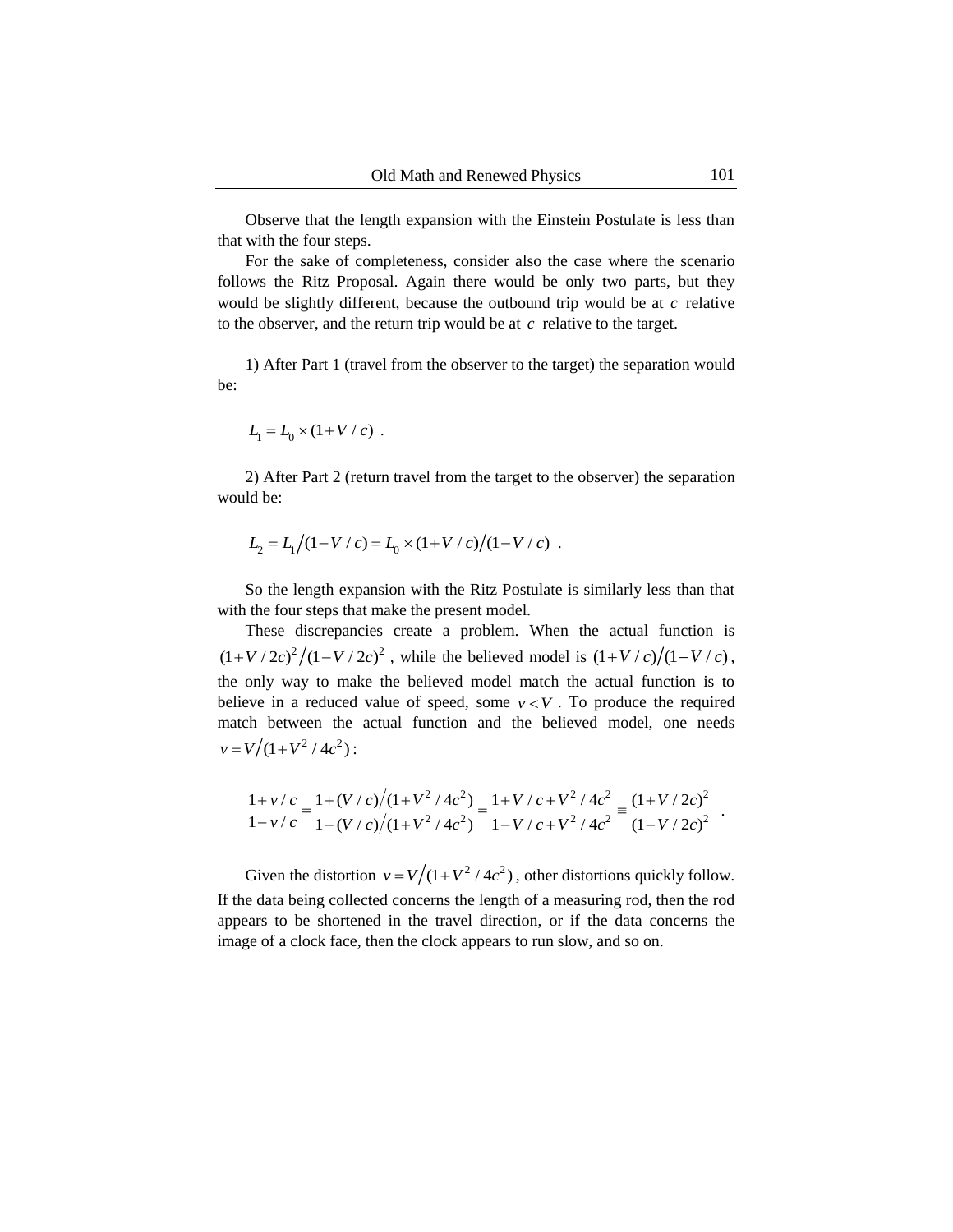Observe that the function  $\frac{1+v/c}{1+v/c}$  blows up for  $v = c$ , which is surprising. Further observe that the function  $\frac{1 + v/c}{1 + v/c}$  changes sign for  $v > c$ , which makes no physical sense at all. Because of these facts, it has long been thought that Nature has a physical speed limit  $v < c$ . But the idea that Nature would have a speed limit is also generally recognized as a Big Mystery.  $1 - v / c$  $v = c$  $1 - v / c$  $v > c$ 

The present analysis suggests that little  $\nu$  is just a convention, an artifact accepted from a somewhat faulty mathematical model, and *not* a fact established from unbiased observation or uncontested theory. Situations like this are well known in Engineering Science: in controlling the behavior of a physical system, a mathematical model that strays too far from the physical reality will lead to strange, and sometimes catastrophic, consequences.

But what about big V? Observe that the function  $\frac{(1 + V/2c)^2}{(1 + V/2c)^2}$  blows up  $(1-V/2c)^2$ 

for  $V = 2c$ . Does this fact mean that V has a limit  $V < 2c$  corresponding to  $v < c$  ? No, it does not! What V has is a limit on *observation*: speeds  $V > 2c$ may indeed exist, but for linear motion, they simply cannot be observed using light signals.

In circular motion, however, the situation is different. Speed  $V > 2c$  may be observable, and it may, in fact, have been observed. Kuligin et al., [9] tell a story suggesting this conclusion. Let a linear particle accelerator deliver a bolus of charged particles into a magnetic field, where charges follow a circular orbit.

The resulting situation sometimes *looks* as if the charge bolus breaks into fragments. But the observation *also* allows the alternative interpretation that the charge bolus remains intact, but travels *much faster* than SRT allows. So in a time interval for which we expect to see the charge bolus go by only once, we actually see it go by twice, or even more times!

Now for the sake of completeness, observe that the relationship  $v = V/(1 + V^2 / 4c^2)$  implies a quadratic equation for V as a function of v:

$$
(v/4c^2)V^2 - V + v = 0
$$

.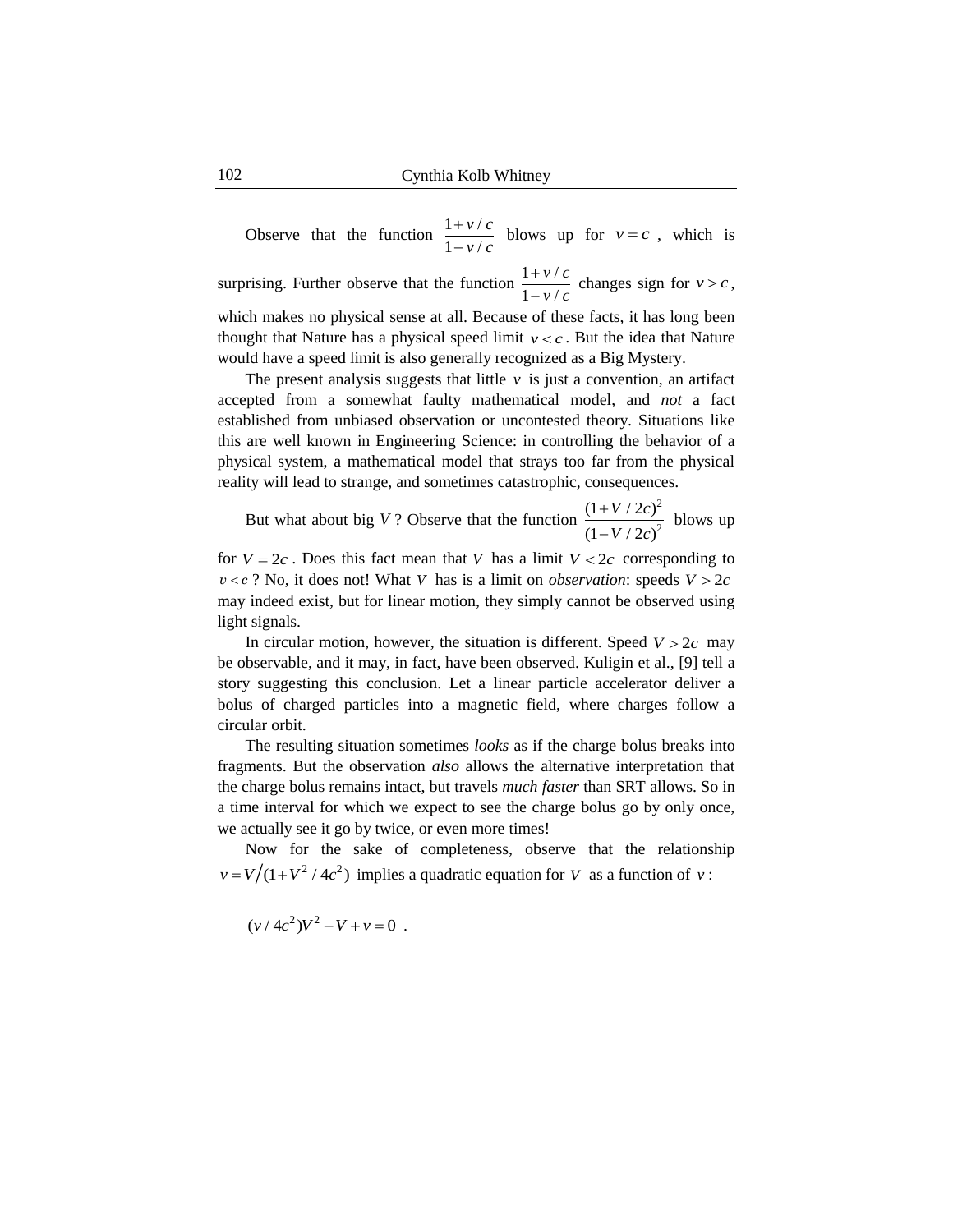This equation has two solutions,  $\frac{2}{2}$   $\frac{2}{2}$ 2  $1 \pm \sqrt{1 - v^2}$  /  $/ 2$  $V = \frac{1 \pm \sqrt{1 - v^2/c}}{v^2}$  $v / 2c$  $=\frac{1\pm\sqrt{1-v^2/c^2}}{2}$  For small v,  $2/2a^2$ 2  $1 \pm (1 - v^2 / 2c^2)$  $/ 2$  $V = \frac{1 \pm (1 - v^2 / 2c)}{v^2}$  $v / 2c$  $=\frac{1\pm(1-v^2/2c^2)}{2}$ , which evaluates to  $V=\mp v$  and  $V=\frac{2-v^2/2c^2}{2} \rightarrow \frac{4c^2}{2}$ / 2  $V = \frac{2 - v^2 / 2c^2}{\sqrt{2}} \rightarrow \frac{4c}{\sqrt{2}}$  $\frac{\nu}{2c}$   $\rightarrow$   $\frac{\nu}{v}$  $=\frac{2-v^2/2c^2}{2}\rightarrow \frac{4c^2}{2}.$ 

That is to say, V evaluates to one familiarly small value, and one unfamiliarly huge value!

#### **POTENTIALS AND FIELDS**

Let us now proceed to review SRT in a different and more important matter; namely, electromagnetic potentials and fields. These are functions of position  $\mathbf{r}$  and time  $t$  where some receiver can sense them. The potentials are the scalar potential  $\Phi(\mathbf{r},t)$  and the vector potential  $\mathbf{A}(\mathbf{r},t)$ . Through spatial and temporal derivatives, they give rise to the electric field  $\mathbf{E}(\mathbf{r},t)$  and the magnetic field  $\mathbf{B}(\mathbf{r},t)$ :

$$
\mathbf{E}(\mathbf{r},t) = -\nabla \Phi(\mathbf{r},t) - \frac{1}{c} \partial \mathbf{A} / \partial t \quad , \mathbf{B}(\mathbf{r},t) = \nabla \times \mathbf{A}(\mathbf{r},t).
$$

The problem of characterizing the electromagnetic potentials and fields registered at a receiver predates Einstein, and the Assumption that all researchers made about it was so ingrained that it was not even recognized as being an Assumption, until Einstein called it out as his Second Postulate in [3]. So he is to be much credited for doing that.

The sources generally cited for the early (1898 to 1901) work on potentials and fields are A. Liénard [10] and E. Wiechert [11]. Although they worked at about the same time, they worked separately. And they got the same results – as did everyone else working on the problem around that time.

The Liénard-Wiechert results are given in every standard EM book, and are summarized again here, for review and subsequent further discussion. The standard scalar and vector potentials are:

$$
\Phi(\mathbf{r},t) = e \bigg[ 1/\kappa R \bigg]_{\text{retarded}} \text{ and } \mathbf{A}(\mathbf{r},t) = e \bigg[ \beta/\kappa R \bigg]_{\text{retarded}} ,
$$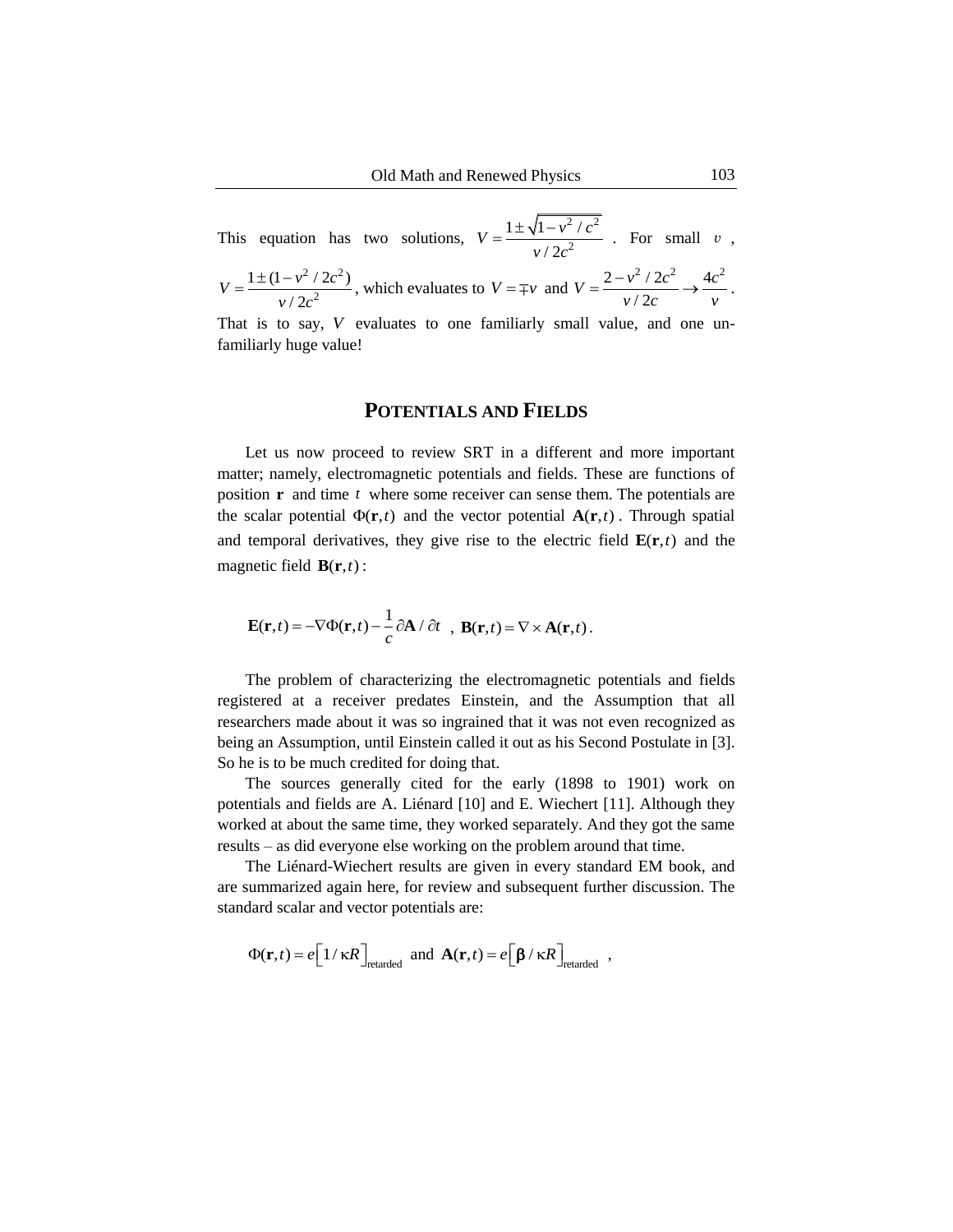where  $\kappa = 1 - \mathbf{n} \cdot \boldsymbol{\beta}$ ,  $\boldsymbol{\beta}$  is source velocity normalized by c, and  $\mathbf{n} = \mathbf{R} / R$  (a unit vector), and  $\mathbf{R} = \mathbf{r}_{source}(t - R/c) - \mathbf{r}_{receiver}(t)$  (an implicit definition for the terminology "retarded").

The LW fields obtained from those potentials are then:

$$
\mathbf{E}(\mathbf{r},t) = e \left\{ \frac{1}{\kappa^3 R^2} (\mathbf{n} - \beta)(1 - \beta^2) + \frac{1}{c\kappa^3 R} \mathbf{n} \times \left[ (\mathbf{n} - \beta) \times (d\beta / dt) \right] \right\}_{\text{retarded}}
$$
  
and  $\mathbf{B}(\mathbf{r},t) = \mathbf{n}_{\text{retarded}} \times \mathbf{E}(\mathbf{r},t)$ .

The  $1/R^2$  fields are called Coulomb-Ampere fields. Observe the direction of the Coulomb electric field:  $(n - \beta)$ <sub>retarded</sub>. If  $\beta$  does not change much over the total field propagation time, then  $(n - \beta)$ <sub>retarded</sub> is virtually indistinguishable from  $\mathbf{n}_{\text{present}}$ .

The  $1/R$  fields are radiation fields, and together they make a Poynting vector (energy flow per unit area per unit time):

$$
\mathbf{P} = \frac{c}{4\pi} \mathbf{E}_{\text{radiative}} \times \mathbf{B}_{\text{radiative}} = \frac{c}{4\pi} \mathbf{E}_{\text{radiative}} \times (\mathbf{n}_{\text{retarded}} \times \mathbf{E}_{\text{radiative}}) = \frac{c}{4\pi} (E_{\text{radiative}})^2 \mathbf{n}_{\text{retarded}}
$$

The Poynting vector lies along  $n_{\text{retarded}}$ .

So the Coulomb field and the Poynting vector are arriving to the observer from distinctly different directions: approximately  $\mathbf{n}_{\text{present}}$  *vs.*  $\mathbf{n}_{\text{retarded}}$ . This result does *not* look right: it looks like advance information being provided on one channel, but not the other, of the two information channels: the Coulomb signal and radiation signal.

Nevertheless, everyone working at that time adopted the same Assumption, and endorsed the same result. The Liénard-Wiechert Assumption, and later the Einstein Postulate, was: the speed of light is always  $c$  with respect to the receiver of the light.

Now consider the same problem using the new and more nuanced definition for the light speed reference: the "baton" handed over from the source to the receiver at the temporal midpoint of the propagation scenario. Observe that the line that connects the source position to the receiver position at the temporal midpoint of the scenario defines both the distance and the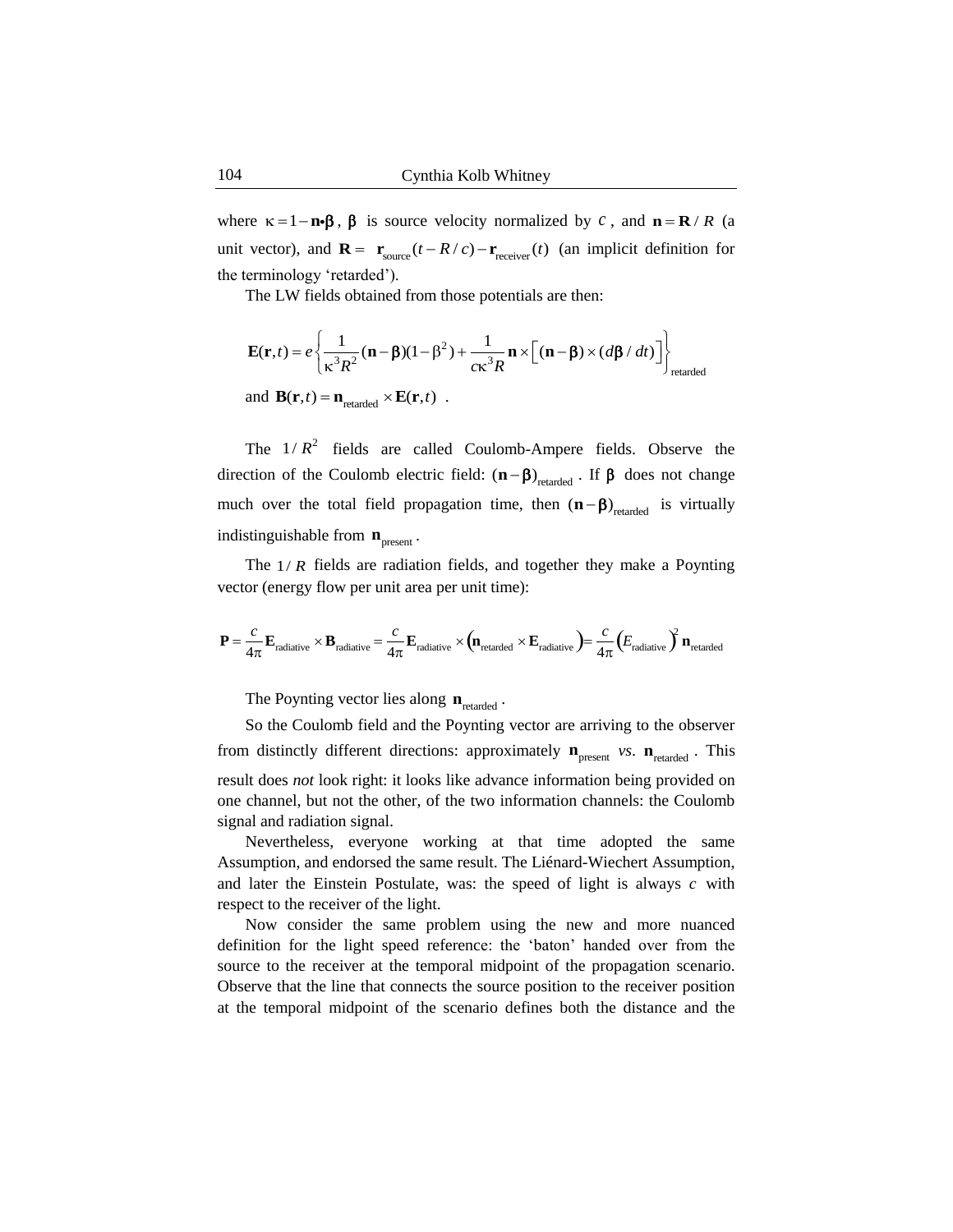direction that the energy must travel in order to achieve the particular transmission of a signal from the source to the receiver that is being modeled. This specification implies that we need potentials and fields to be, not *retarded*, but *half-retarded*. Now the potentials become:

$$
\Phi(\mathbf{r},t) = e[1/\kappa R]_{\text{half-retarded}} \text{ and } \mathbf{A}(\mathbf{r},t) = e[\beta/\kappa R]_{\text{half-retarded}}.
$$

The fields become:

$$
\mathbf{E}(\mathbf{r},t) = e \left\{ \frac{(\mathbf{n} - \boldsymbol{\beta})(1 - \boldsymbol{\beta}^2)}{\kappa^3 R^2} + \frac{\mathbf{n}}{c\kappa^3 R} \times \left[ (\mathbf{n} - \boldsymbol{\beta}) \times d\boldsymbol{\beta} / dt \right] \right\}_{\text{half-retarded}}
$$
  
and 
$$
\mathbf{B}(\mathbf{r},t) = \mathbf{n}_{\text{half-retarded}} \times \mathbf{E}(\mathbf{r},t) .
$$

Observe the direction of the Coulomb E field:

$$
(n-\beta)_{half\text{-retarted}} \approx (n_{\text{present}})_{half\text{-retarted}} \triangleq n_{half\text{-retarted}} \enspace.
$$

The Poynting vector becomes:

$$
\mathbf{P} = \frac{c}{4\pi} \mathbf{E}_{\text{radiative}} \times \mathbf{B}_{\text{radiative}}
$$
  
=  $\frac{c}{4\pi} \mathbf{E}_{\text{radiative}} \times (\mathbf{n}_{\text{half}-\text{retarded}} \times \mathbf{E}_{\text{radiative}}) = \frac{c}{4\pi} (E_{\text{radiative}})^2 \mathbf{n}_{\text{half}-\text{retarded}}.$ 

This vector too lies along  $n_{half-retarded}$ . That is, the Coulomb field and the Poynting vector are now reconciled to the *same* direction, instead of conflicting with each other. Does this reconciliation really matter? Indeed it does. With this one little adjustment, we are far better prepared to understand the next problem at hand: the behavior of an atom.

# **MODELING AN ATOM**

QM as we presently know it was founded, in part, to avoid a seeming problem with the Hydrogen atom viewed classically: the electron in its circular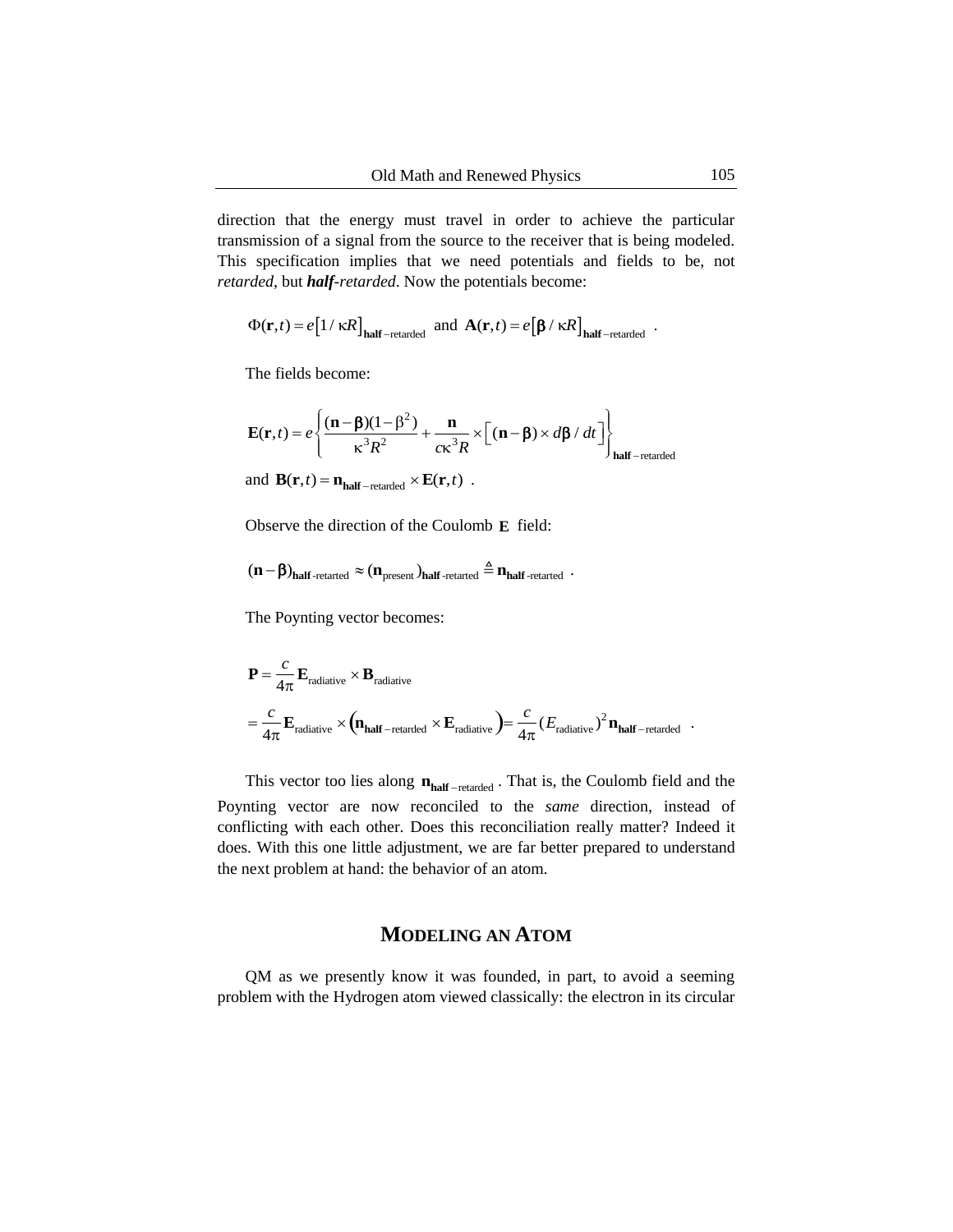orbit must accelerate, and so must radiate away its orbit energy, and so must collapse into the nucleus. That circumstance forces us to inject yet another Postulate; namely, that classical physics is not sufficient at the level of atoms.

But with the direction of the Coulomb field being  $n_{half-retarded}$ , there is a tiny tangential component of Coulomb force aligned with the orbit velocity. So there is a torque on the atom, and the torque pumps energy into the atom, and that process can work to balance the energy loss due to radiation. Here are some relevant details:

Let the masses of the electron and the proton be  $m_e$  and  $m_p$ . Note that

 $m_{\rm e}$   $\ll m_{\rm p}$ , but  $m_{\rm p}$  is *not* infinite.

Let the orbit radii of the electron and the proton be  $r_{\rm e}$  and  $r_{\rm p}$ . Note that

 $r_p \ll r_e$ , but  $r_p$  is *not* zero.

Let the charges on the electron and the proton be  $-e$  and  $+e$ .

The magnitude of the nominally attractive force within the atom is  $F = e^2/(r_{\rm e} + r_{\rm p})^2$ .

Let the orbit frequency be  $\Omega$ . The orbit speed of the electron is  $v_e = r_e \Omega$ and that of the proton is  $v_p = r_p \Omega$ .

The magnitude of the tiny tangential force on the electron is  $F_e = Fv_p/2c = Fr_p\Omega/2c$ .

The magnitude of the tiny tangential force on the proton is  $F_{\rm p} = F v_{\rm e} / 2c = F r_{\rm e} \Omega / 2c$ .

The magnitudes of the torques on the electron and on the proton are  $T_e = r_e F_e$  and  $T_p = r_p F_p$ , both equal to  $F r_e r_p \Omega / 2c$ .

The total torque on the electron-proton system is  $T_{\text{total}} = T_{\text{e}} + T_{\text{p}} = 2T = Fr_{\text{e}}r_{\text{p}}\Omega^2/c$ .

The torque power delivered to the system is  $P_{\text{torque}} = T\Omega = Fr_{e}r_{p}\Omega^{2}/c$ .

The torque power delivered to the system is  $P_{\text{torque}} = T\Omega = Fr_{e}r_{p}\Omega^{2}/c$ .

The squared orbit frequency is determined from either  $F = m_e r_e \Omega^2$  or  $F = m_p r_p \Omega^2$ .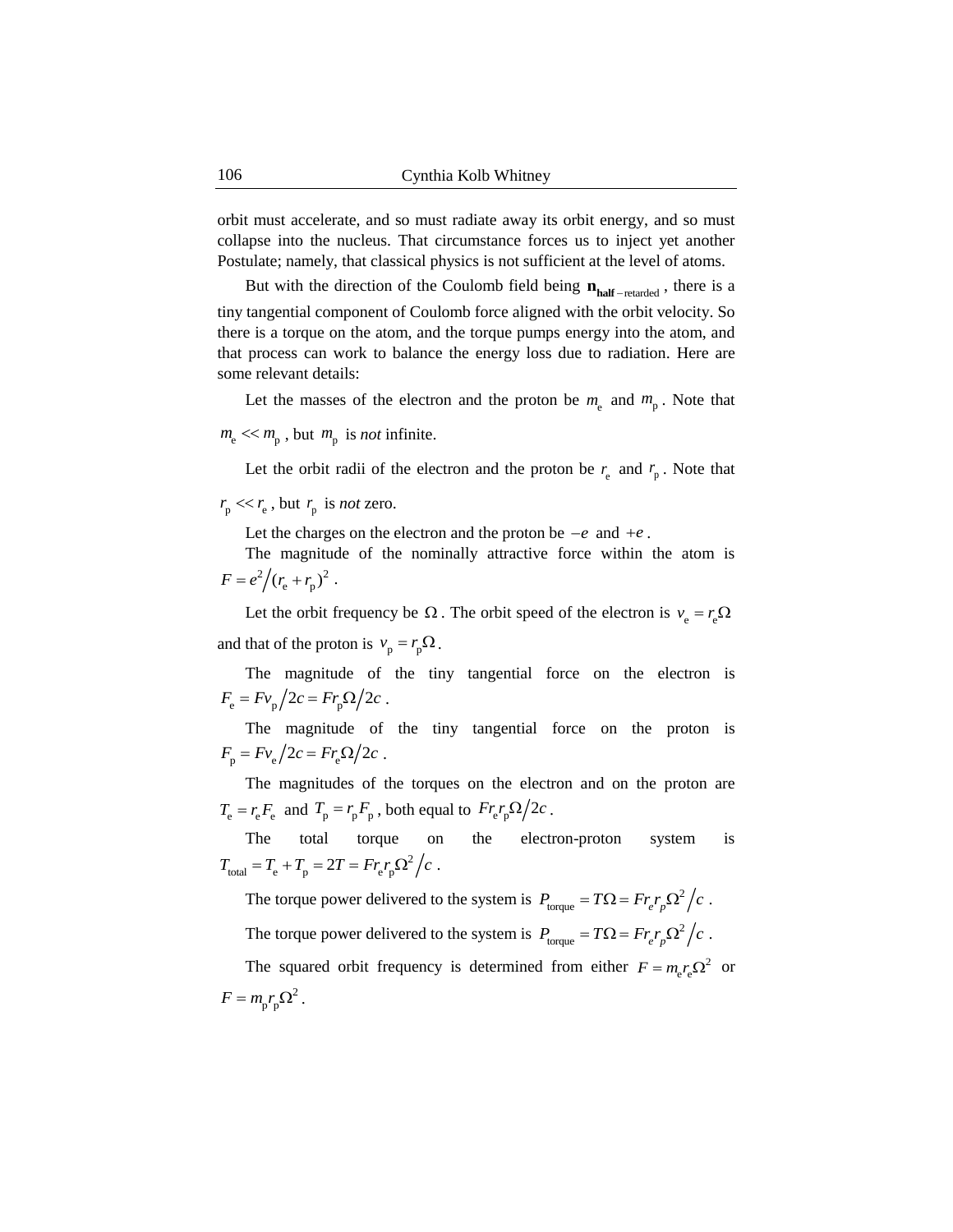The more convenient of the two options is  $\Omega^2 = F / m_e r_e$ . With that expression, the approximation  $r_e \approx r_e + r_p$  yields:

$$
P_{\text{torque}} = F r_{\text{e}} r_{\text{p}} \Omega^2 / c = F^2 r_{\text{p}} / m_{\text{e}} c = (e^4 r_{\text{p}} / m_{\text{e}} c) / (r_{\text{e}} + r_{\text{p}})^4 \approx (e^4 / m_{\text{p}} c) / (r_{\text{e}} + r_{\text{p}})^3
$$

The  $P_{\text{torque}}$  is actually quite large, and so it changes the whole emphasis of worry concerning the Hydrogen atom. The question becomes, not why does the Hydrogen atom not radiate and collapse to death, but rather why does the Hydrogen atom not torque itself up and expand way beyond its known size?

The fact is: there exists much, much more radiation than was previously worried about, and it is enough to produce the proper balance between radiation and torquing. The extra radiation arises from finite signal propagation speed, which results in circular motion of the center of mass of the Hydrogen atom. This in turn produces Thomas rotation [12], and thereby scales up by a factor of 2 the overall rotation rate generating the radiation, which increases the radiation power by a factor of  $2<sup>4</sup>$ .

But what should one say about that center-of-mass circular motion? In Newtonian physics, where signal propagation speed is infinite, there is no such thing. In Maxwell physics, the emphasis is on fields, and the responses of individual charges, but not as much on the responses of whole charge systems, such as atoms. So the issue doesn't come up there. In Einstein's relativity physics, the emphasis is often on the observers of events more than on the events themselves. System center-of-mass circulation seems not to come up, although Thomas rotation does.

Thomas rotation is generally believed to be a result of the properties of Lorentz transformations, and hence of SRT. That is the belief because one can think of Lorentz transformations, not only in the usual, passive sense, as conversion from an observer in one inertial coordinate frame to another observer in another inertial coordinate frame, but also in the active sense, as the application of a "boost" in velocity; that is, as an acceleration, the result of a physical force. A series of non-co-linear boosts does indeed produce Thomas rotation.

But Thomas rotation does arise, not just from Lorentz transformations, but also from Galilean Transformations. That fact can be demonstrated in detail as follows: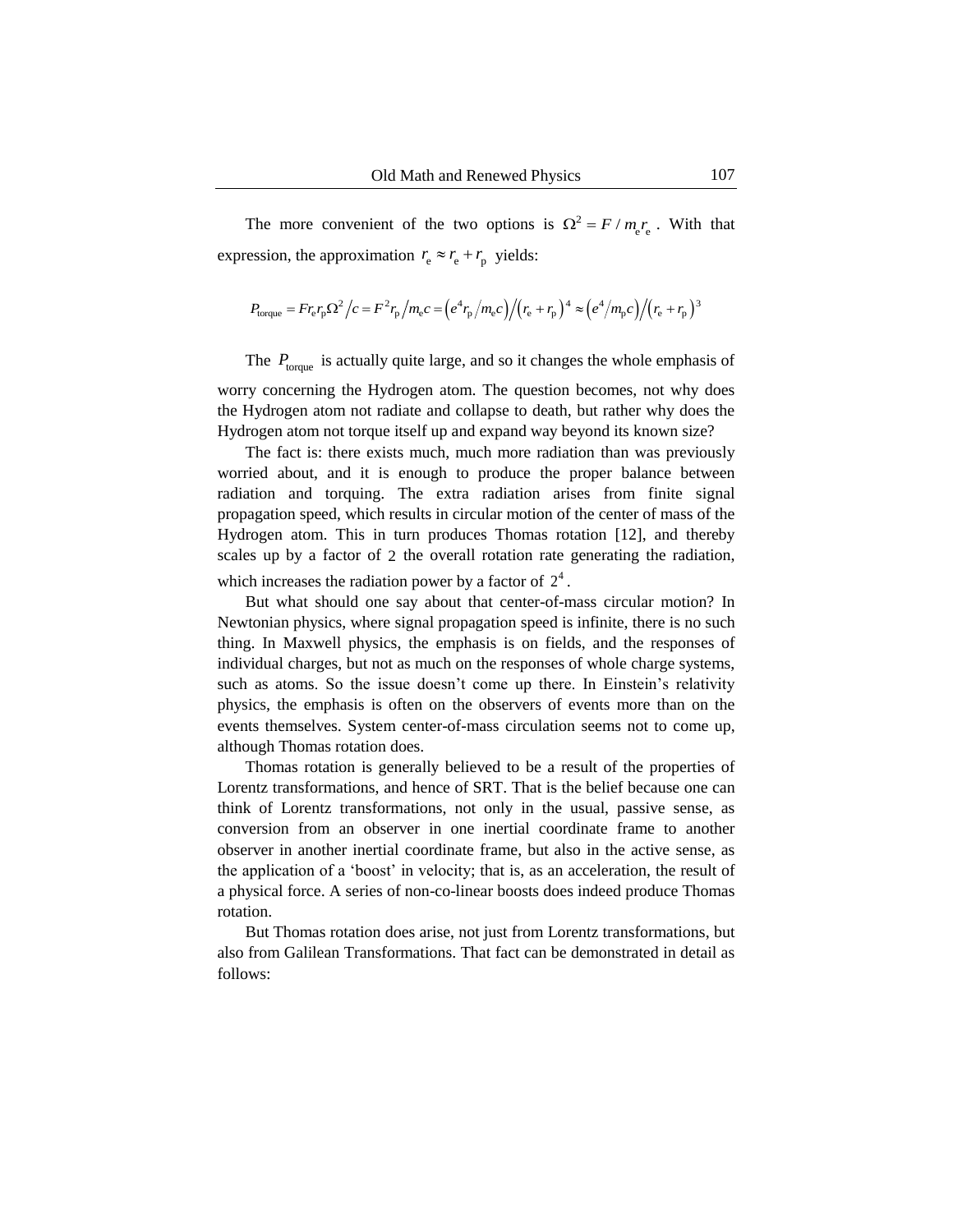For simplicity, let all motion be in the  $x, y$  plane. The scenario begins at time coordinate  $ct_0$  with one of the particles, say the electron, at rest at spatial coordinates  $x_0, y_0$ . Let an attraction from another particle act in the x direction. Let an increment of velocity  $\Delta V_x = \Delta V$  be imposed, and let an increment of time  $\Delta t$  elapse. The coordinates of the electron then become:

$$
t_{\rm l}=c(t_{\rm 0}+\Delta t)
$$
 ,  $x_{\rm l}=x_{\rm 0}+\Delta V \Delta t$  , and  $y_{\rm l}=y_{\rm 0}$  .

Now let an attraction from another particle act in the y direction. Let an increment of velocity  $\Delta V_y = \Delta V$  be imposed, and let another increment of time  $\Delta t$  elapse. The coordinates of the electron then become:

$$
\begin{split} t_2&=c(t_0+\Delta t+\Delta t)\,,\ x_2&=x_0+\Delta V(\Delta t+\Delta t)=x_0+2\Delta V\Delta t\ ,\ \text{and},\\ y_2&=y_0+\Delta V\Delta t\ \ . \end{split}
$$

Observe that, if the Galilean velocity boosts had been applied in the opposite order, then the ending coordinates of the electron would have been:

$$
t_2 = c(t_0 + \Delta t + \Delta t)
$$
 ,  $x_2 = x_0 + \Delta V \Delta t$  , and  $y_2 = y_0 + 2\Delta V \Delta t$  .

Observe that the squared incremental length changes have the same magnitude either way:

$$
(2\Delta V \Delta t)^2 + (\Delta V \Delta t)^2 = (\Delta V \Delta t)^2 + (2\Delta V \Delta t)^2 = 5(\Delta V \Delta t)^2
$$

That fact means the two possible sequences of Galilean boost applications differ only by a rotation. That means each one individually contains a rotation equal to half that total angle difference. This is the Thomas rotation.

Without the Thomas rotation, the radiation power from the Hydrogen atom would be:

$$
P_{\text{radiated}} = \frac{2e^2}{3c^3} a_e^2 = \left(2e^6 / m_e^2\right) / 3c^3 (r_e + r_p)^4.
$$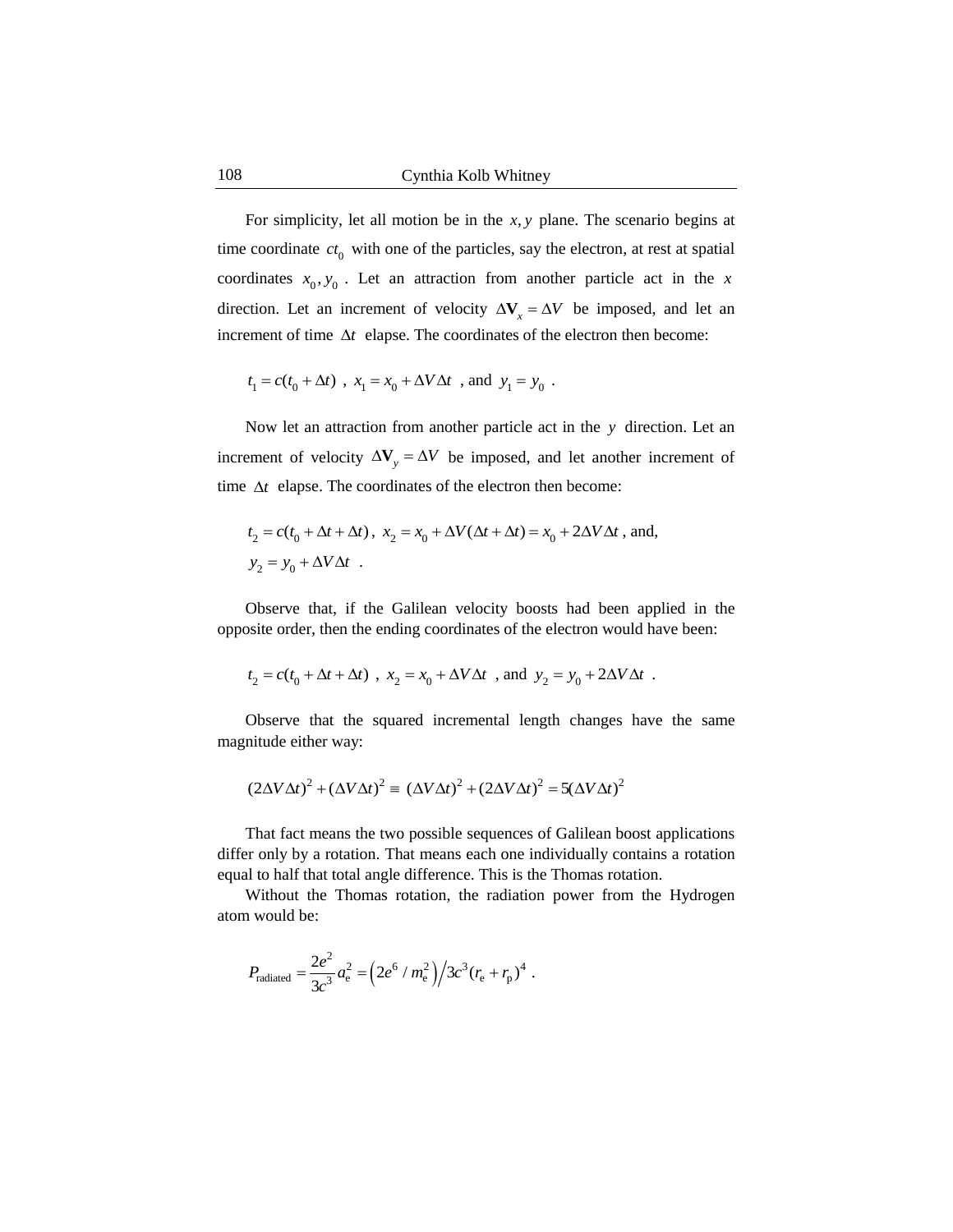With the Thomas rotation included, the radiation power from the Hydrogen atom is:

$$
P_{\text{total radiated}} = \underline{2^4} \frac{2e^2}{3c^3} a_e^2 = \left(\underline{2^5}e^6 / m_e^2\right) / 3c^3 (r_e + r_p)^4 \; .
$$

The value of the separation  $r_e + r_p$  for which  $P_{\text{total/}\hat{Z}_{\text{additional}}}=P_{\text{torque}}$  is:

$$
r_{\rm e} + r_{\rm p} = 32m_{\rm p}e^2/3m_{\rm e}^2c^2 = 5.5 \times 10^{-9} \text{ cm}.
$$

Recall that in the traditional approach to QM,  $r_e + r_p = h^2/4\pi^2 \mu e^2$ , where  $\mu$  is the reduced mass, defined by  $\mu^{-1} = m_e^{-1} + m_p^{-1}$ , and very nearly equal to  $m_e$ , and *h* is Planck's constant,  $6.626176 \times 10^{-34}$  Joule-sec, a fundamental constant given by Nature.  $m_{\rm p}^{-1} + m_{\rm p}^{-1}$ 1

The present approach does not use Planck"s constant as an input. Instead, it gives an estimate of Planck"s constant as an output:

$$
h = \sqrt{4\pi^2 \mu e^2 (r_e + r_p)} \approx \sqrt{4\pi^2 m_e e^2 32 m_p e^2 / 3m_e^2 c^2}
$$

$$
\approx \frac{\pi e^2}{c} \sqrt{128 m_p / 3m_e} \approx 6.77 \times 10^{-34} \text{ Joule-sec.}
$$

This estimate can be improved by taking due account of the fact that the sines of small angles are not exactly equal to the angles themselves, and the cosines of small angles are not exactly equal to unity. The sine corrections are third order in angle, while the cosine corrections are second order in angle, which is more significant. Including those corrections reduces the radiation power slightly, and so reduces the solution  $r_e + r_p$  slightly, and so reduces the estimate of  $h$  slightly – a step in the right direction.

What is the broader significance of this analysis of the Hydrogen atom? It illustrates an approach that involves no founding Postulate, and requires no elaborate computation; it is just Algebra. The approach can help, not just with the Hydrogen atom, but also with *all* atoms. And it can help, not just with single atoms, but also with complex *systems* consisting of multiple atoms.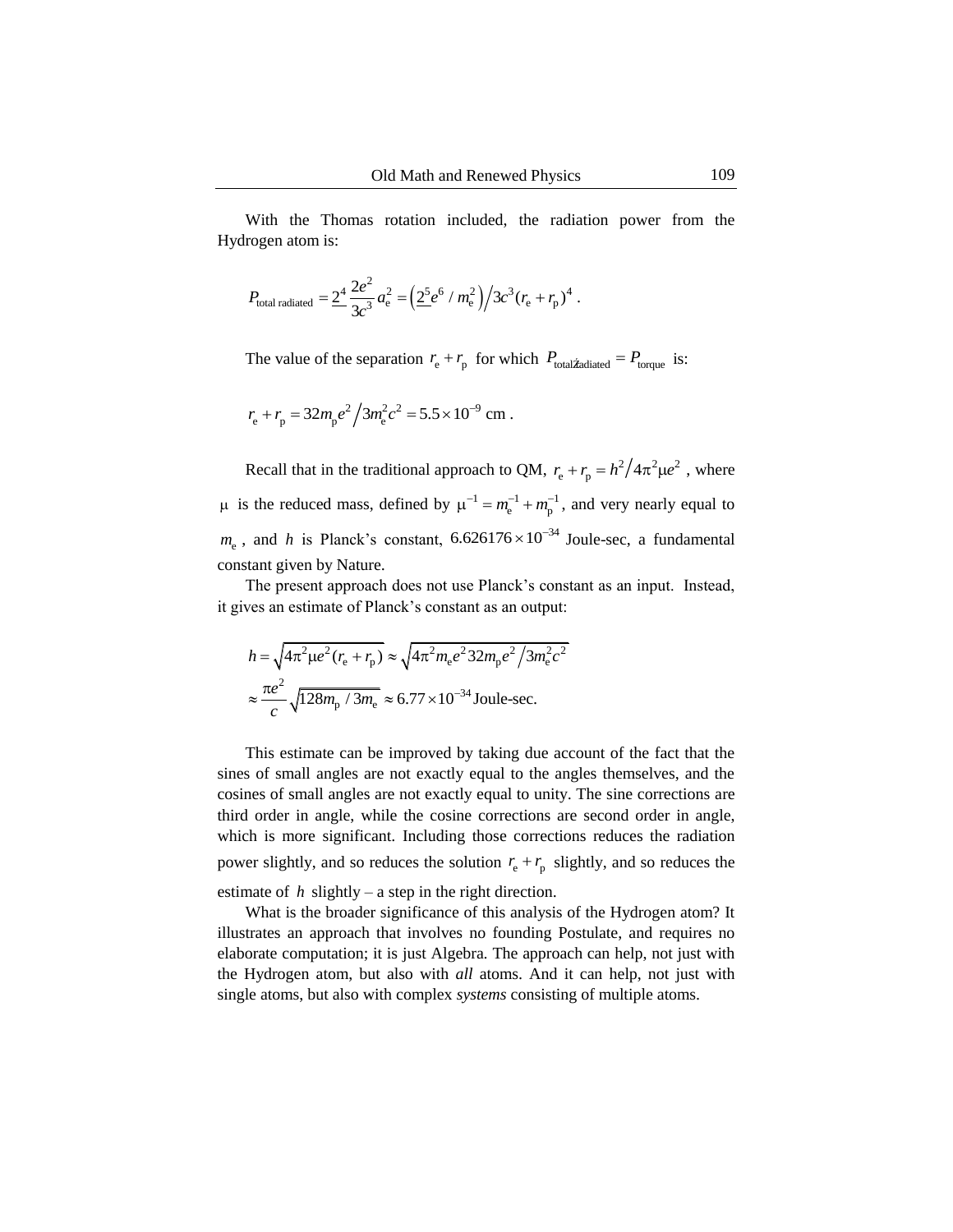I see two major areas of study involving complex systems consisting of multiple atoms. One area is Spectroscopy. It has been suggested that *all* light generation may be similar to laser-light generation. [13] Laser light arises, *not*  from *single* atoms, but rather from *multiple* atoms. The multiple atoms constitute a complex system, and the complex system emits *multiple* photons upon transition into other less complex systems. That idea can account for the complexity of observable spectra, more plausibly I believe, than can the traditional idea of single atoms possessing multiple possible excited states. This area of investigation is certainly interesting, but it is not obviously relevant to CF.

The other area of study involving complex systems consisting of multiple atoms is Chemistry. I believe a convenient approach to Chemistry is truly vital for understanding and engineering CF. The next Section discusses a new approach to Chemistry that offers a computational advantage over existing approaches.

## **THE BASICS OF ALGEBRAIC CHEMISTRY**

The title of my book [1] Algebraic Chemistry (AC) reflects the fact that the technique has no integrals or other complicated math operations that would demand capabilities beyond those of a hand calculator. The worst operation is square root. So the AC approach looked promising for quick application to problems such as CF.

The fundamental idea behind AC is that all atoms share some similarities with Hydrogen atoms: 1) They have a nucleus that is similar to a proton, but scaled up to nuclear charge  $Z$  and nuclear mass  $M$ ; 2) They have a population of electrons that is not entirely unlike a single electron; i.e*.,* an interacting community that is somewhat coherent, and somewhat like one *big* electron orbiting the nucleus; 3) It is possible for the electron count to be different from the nuclear charge. This last possibility is what characterizes ions, and thereby creates all of Chemistry.

The initial observation from which the fundamental idea developed is this: neutrons are a complicating factor for Chemistry. They create a huge variety of slightly different atoms, with slightly different properties. But the model for the Hydrogen atom from the last Section suggests a way to reduce the complexity and see an underlying pattern.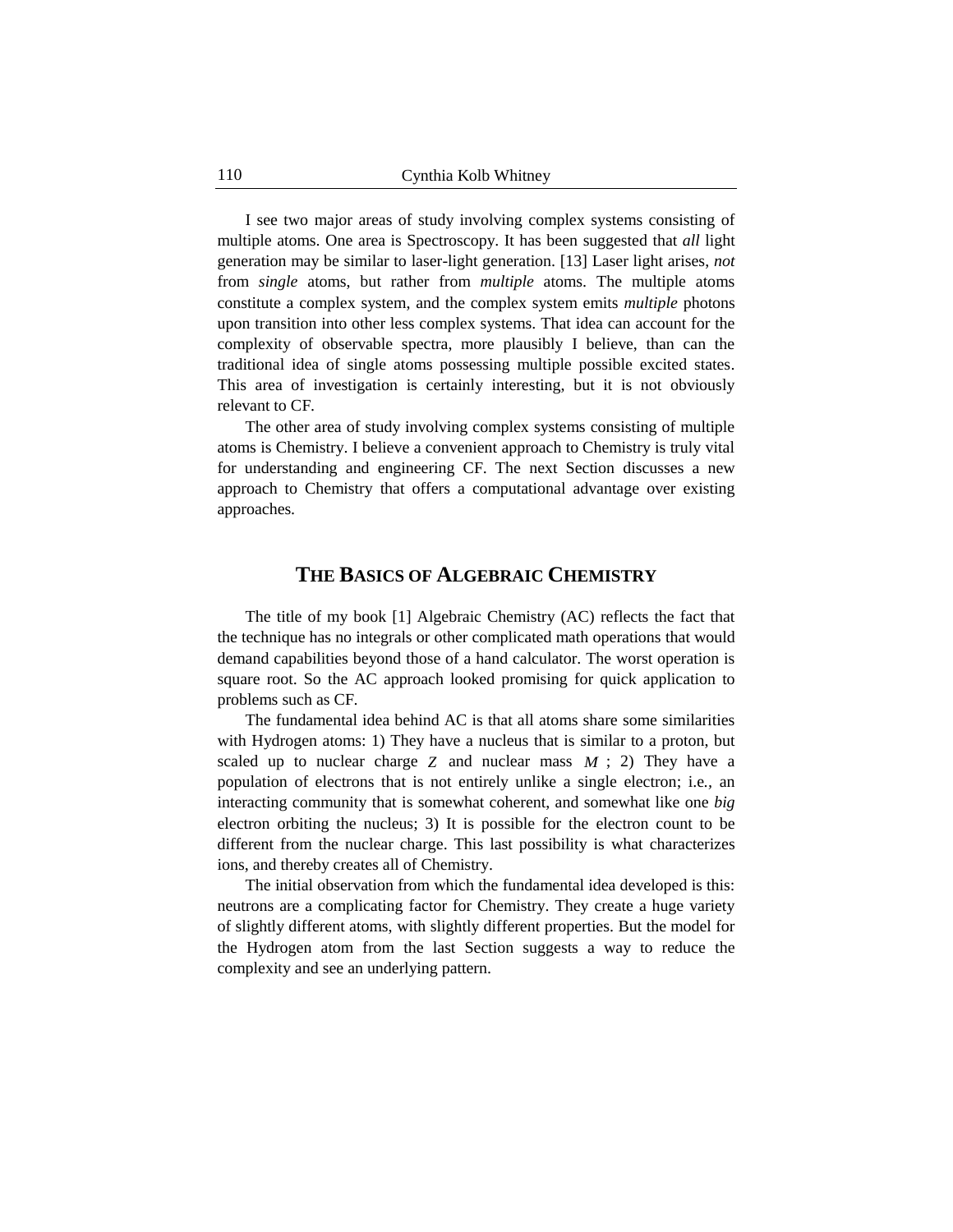Recall the formula for Hydrogen atom charge separation:

$$
r_{\rm e} + r_{\rm p} = 32m_{\rm p}e^2/3m_{\rm e}^2c^2 = 5.5 \times 10^{-9}
$$

The separation  $r_e + r_p$  scales with the proton mass,  $m_p$ . That means the basic orbit energy of the Hydrogen atom scales with  $1/m_p$ . It suggests that the basic orbit energy of an arbitrary atom may scale with  $Z/M$ , where  $Z$  is the nuclear charge, and  $M$  is the nuclear mass. Therefore, scaling the measured first-order ionization potentials for all elements by the inverse factor,  $M/Z$ , may reveal some previously hidden pattern.

We find that the scaled first-order ionization potentials (called  $IP_{1,Z}$ ) do indeed fall into a *very* regular pattern: the rise on *every* period in the Periodic Table is *exactly the same factor*,  $7/2$ . The consistency of the  $7/2$  rise on every period suggests that the  $IP$  values are not just about individual elements; they are following a pattern that relates *all* elements, and because of the pattern, each  $IP_{1,Z}$  contains information about all *other* elements. That is,

# *IP*<sub>1,*Z*</sub> embodies *population generic information*.

The breakdown that suggests itself is this: each  $IP_{1,Z}$  contains a universal baseline contribution  $IP_{1,1}$  about interaction between the nucleus and the population of electrons as a whole, and, for all elements beyond Hydrogen, a contribution  $\Delta IP_{1,Z}$  about interactions just among the electrons by themselves.

The electron-electron contribution can be dramatic. Consider Helium:  $\Delta IP_{1,2}$  is *huge*, meaning that two electrons make a very strong bond between themselves. And consider Lithium:  $\Delta IP_{1,3}$  is negative, meaning that two electrons actively work together to try to exclude a third electron.

Over the periods, there is obvious detail about the electron-electron interactions. Within each period, there are obvious sub-periods keyed to the nominal angular-momentum quantum number that is being filled. Plotted on a log scale, all sub-period rises are straight lines. The slopes all appear to be rational fractions. Table 1 displays these fractions.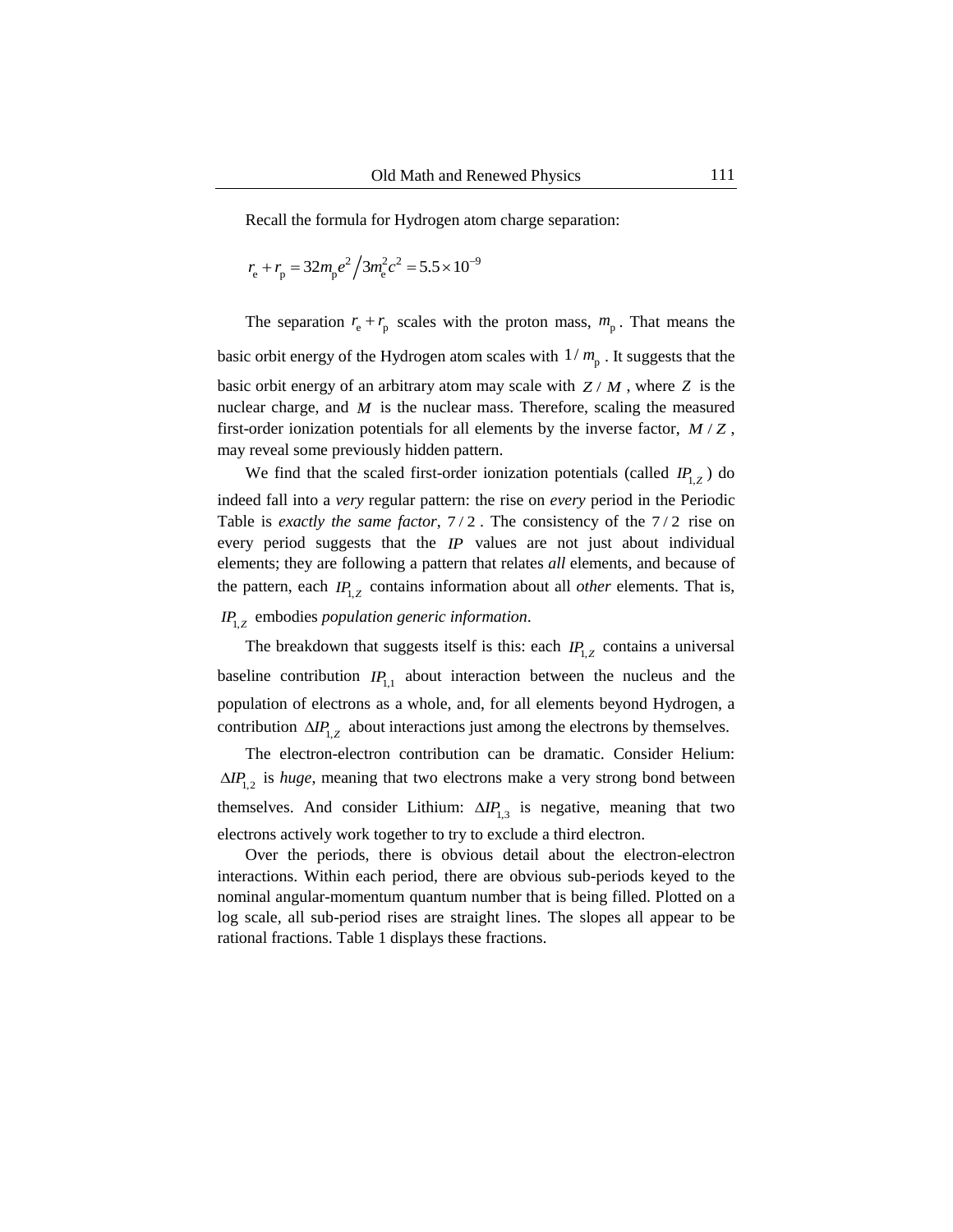**Table 1. Ionization Potential Rises in the Periodic Table**

|   |             |          |                   | period N l fraction l fraction l fraction l fraction |                |              |      |
|---|-------------|----------|-------------------|------------------------------------------------------|----------------|--------------|------|
|   | $1 \quad 0$ |          |                   |                                                      |                |              |      |
| 2 |             |          | 2 0 $1/2$ 1 3/4   |                                                      |                |              |      |
| 3 |             |          | 2 0 $1/2$ 1 $3/4$ |                                                      |                |              |      |
| 4 | 3           |          |                   | $0 \t1/4 \t2 \t5/18 \t1$                             | 2/3            |              |      |
| 5 |             |          |                   | $3 \t0 \t1/4 \t2 \t5/18 \t1 \t2/3$                   |                |              |      |
| 6 |             | 4 0      |                   | $1/4$ 3 7/48 2 5/16 1                                |                |              | 9/16 |
|   |             | $\Omega$ | 1/4               | $3 \t 7/48$                                          | $2 \quad 5/16$ | $\mathbf{1}$ | 9/16 |

Observe that a non-traditional parameter  $N$  is included in the display. For  $l > 0$ , this N makes it possible to write a simple formula for the fraction needed:

$$
\text{fraction} = \left[ \frac{(2l+1)}{N^2} \right] \left[ \frac{(N-l)}{l} \right]
$$

Also, N makes it possible to characterize the lengths of all periods in the Periodic Table: the period length is always  $2N^2$ .

.

All this numerical regularity strongly suggests that there really is a reliable pattern here, and that we can reasonably seek to exploit it for calculating what events to expect in Chemical interactions. Here is the first exploitation that suggests itself: Given first-order ionization potentials of many elements, we can make reasonable estimates of the additional energy required to remove a second electron from each, and then a third, and so on.

Please note: estimating the energy to remove a second electron, or a third, and so on, is *not* the same thing as estimating the so-called "second-order ionization potential", "third-order ionization potential", and so on. Look up those energies, and you will see that they are very large. The implication is that the big numbers are about events that are very *violent*: ripping two, or three, or more, electrons off an atom *all at once*. This isn't what happens in ordinary every-day lab-bench Chemistry: most ionization events occur *gently*, one at a time.

Just as for the first-order ionization potentials, there is a great deal of numerical regularity in the higher-order ionization potentials. You can read about it, and view a big display Figure about it, in Chapter 1 of [1]. But the subject of the present paper does not require all this information. That is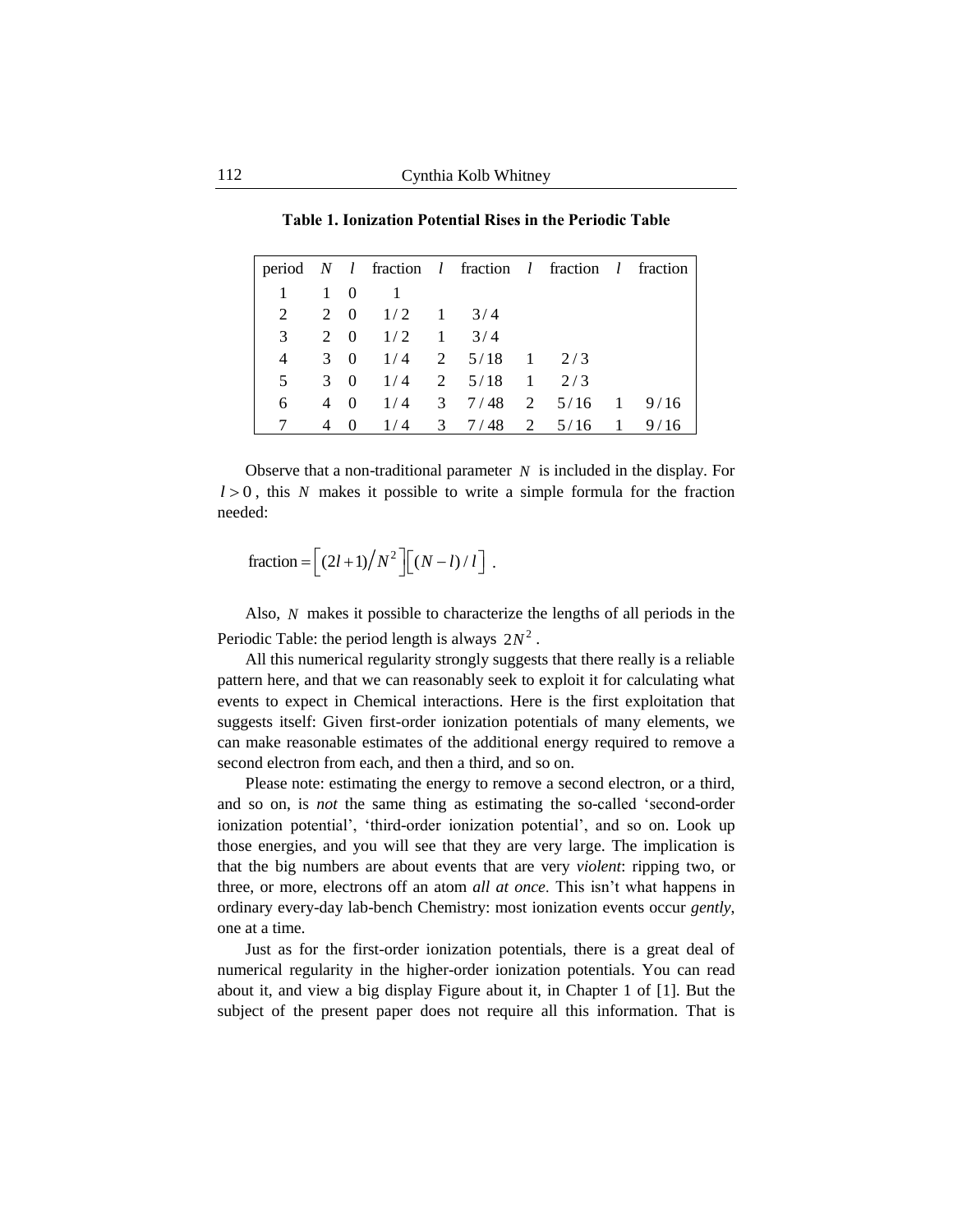because violent events occur only when some really heavy-duty equipment, such as a HF reactor, is involved. That is not the case for CF. The basic chemistry of water, involving only first-order ionization potentials, is enough for CF. [14]

The following development represents a simplification over that in [1]: it consolidates formulae about the one-by-one removal or addition of a number of electrons, into formulae about cumulative removal or addition of that number of electrons. This consolidation does not change end results, but it does save some computation work along the way.

The formulae all involve increments of energy identified as work  $W$  and heat  $H$ . Work is energy required to move electrons from one atom to another atom. Heat is about internal readjustments that electron populations within the atoms then make in response.

 $n$  an atom of the element with nuclear charge  $Z$ , the work to remove one electron from the nuclear field is:

$$
W_{\rm removing\ e_1\ from\ the\ neutral\ atom}=IP_{1,1}(Z\,/\,M_Z)\ .
$$

This is energy that has to be supplied to get the removal process started: energy to get over a potential wall. Note the factor of  $Z/M$ . It restores population-generic information, IP 's, to element-specific information.

The subsequent re-adjustment among electrons within the atom involves heat:

$$
H_{\rm removing\ e_1\ from\ the\ neutral\ atom}=(\Delta I\!P_{1,Z}-\Delta I\!P_{1,Z-1})(Z\ /\ M_Z)\ .
$$

Note: for the special case  $Z = 1$ ,  $\Delta I P_{1,Z-1} = \Delta I P_{1,0}$  does not exist, and  $\Delta IP_{1,Z} = \Delta IP_{1,1} = 0$ . And for  $Z = 2$ , and  $\Delta IP_{1,Z-1} = \Delta IP_{1,1} = 0$ .

Thus the total energy involved in removing one electron from an atom with nuclear charge Z is:

$$
\left(W+H\right)_{\text{removing e}_1\text{ from the neutral atom}}=\left[\text{ }IP_{1,1}Z+\Delta IP_{1,Z}Z-\Delta IP_{1,Z-1}(Z-1)\text{ }\right]\text{ }\left.M_{Z}\right.
$$

Now suppose that we remove a second electron. The work that has to be supplied because of the nuclear field is: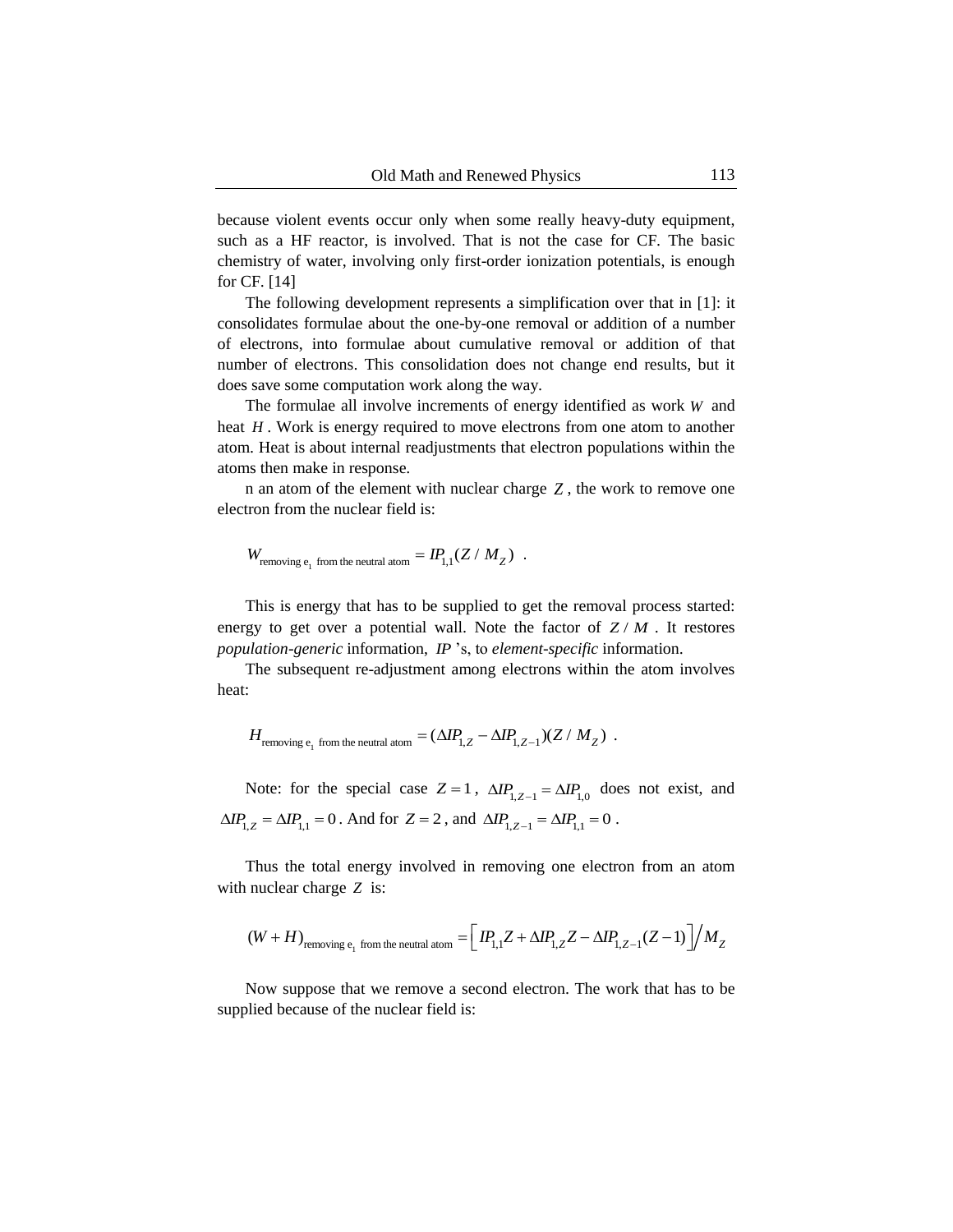$$
W_{\text{removing e}_2 \text{ after } e_1} = IP_{1,1} \sqrt{Z(Z-1)} / M_Z .
$$

Observe the factor of  $\sqrt{Z(Z-1)}$ , instead of just Z; it takes account of the difference between nuclear charge and electron count.

The heat then involved in electron readjustment is:

$$
H_{\text{removing e}_2 \text{ after } e_1} = \Delta I P_{1,Z-1} (Z-1) / M_Z - \Delta I P_{1,Z-2} (Z-2) / M_Z.
$$

The total energy involved in this step is then:  
\n
$$
(W + H)_{\text{removing e}_2 \text{ after } e_1} =
$$
\n
$$
IP_{1,1} \sqrt{Z(Z-1)}/M_Z + \Delta IP_{1,Z-1}(Z-1)/M_Z - \Delta IP_{1,Z-2}(Z-2)/M_Z
$$

Now put both steps together. The grand total energy involved in removing

two electrons is then:  
\n
$$
(W + H)_{\text{removing e_1 \& e_2}} = I
$$
\n
$$
P_{1,1} \Big[ Z + \sqrt{Z(Z-1)} \Big] / M_Z + \Big[ \Delta I P_{1,Z} Z - \Delta I P_{1,Z-2} (Z-2) \Big] / M_Z
$$

Note the cancellation of  $\Delta IP_{1,Z-1}(Z-1)/M_Z$  terms; such cancellations save some computation in getting to higher orders of ionization. The grand

total energy involved in removing three electrons will be just:  
\n
$$
(W + H)_{\text{removing e}_1, e_2, \& e_3} =
$$
\n
$$
P_{1,1} \Big[ Z + \sqrt{Z(Z-1)} + \sqrt{Z(Z-2)} \Big] / M_Z + \Big[ \Delta I P_{1,Z} Z - \Delta I P_{1,Z-3} (Z-3) \Big] / M_Z ,
$$

and so on, in that pattern.

Now let us go in the other direction, *adding* electrons. The work involved in *adding* one electron into the nuclear field of the atom with nuclear charge is: *Z*

$$
W_{\text{adding } e_1 \text{ to neutral atom}} = -\,I\!\!P_{1,1}\sqrt{Z(Z+1)}\Big/M_Z\quad.
$$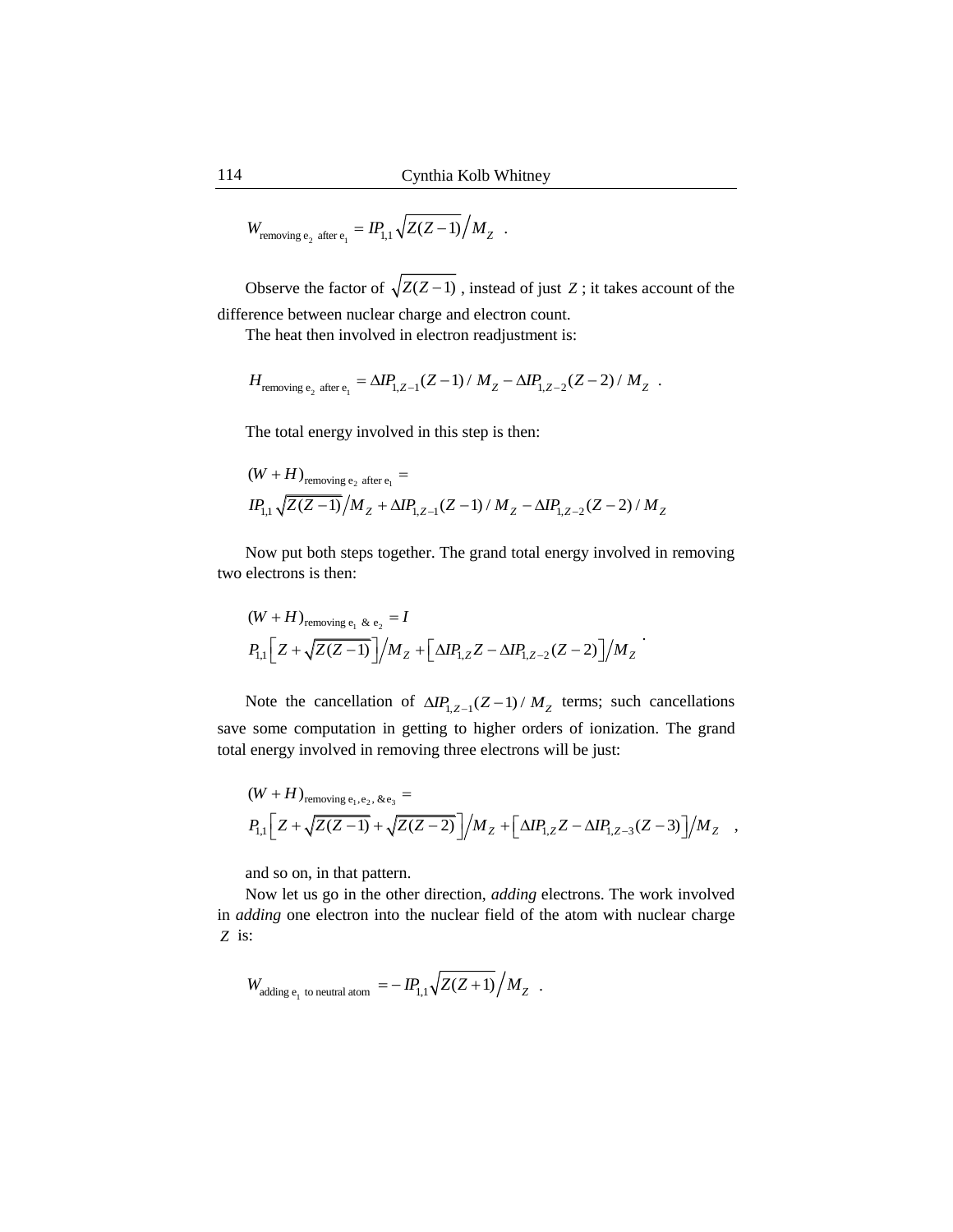The heat involved in then re-adjusting the electron population is:

$$
H_{\text{adding } e_1 \text{ to neutral atom}} = -\Delta IP_{1,Z+1}(Z+1) / M_Z + \Delta IP_{1,Z}Z / M_Z.
$$

so that

$$
(W+H)_{\text{adding }e_1 \text{ to neutral atom}} = -\left[ \text{ } IP_{1,1}\sqrt{Z(Z+1)} + \Delta IP_{1,Z+1}(Z+1) - \Delta IP_{1,Z}Z \right] \text{ } / M_Z
$$

If we add a second electron to the singly charged ion, it will require additional work:

$$
W_{\text{adding } e_2 \text{ after } e_1} = -IP_{1,1} \sqrt{Z(Z+2)} / M_Z.
$$

And it will cause a further heat adjustment:

$$
H_{\text{adding } e_2 \text{ after } e_1} = -\Delta I P_{1,Z+2}(Z+2) / M_Z + \Delta I P_{1,Z+1}(Z+1) / M_Z.
$$

Putting both steps together, the grand total energy involved in adding two electrons is:

$$
(W + H)_{adding e_1 8 e_2}
$$
  
=  $-IP_{1,1} \Big[ \sqrt{Z(Z+1)} + \sqrt{Z(Z+2)} \Big] / M_Z + \Big[ \Delta IP_{1,Z} Z - \Delta IP_{1,Z+2}(Z+2) \Big] / M_Z.$ 

Similarly, the total energy involved in adding three electrons is:  
\n
$$
(W + H)_{\text{adding }e_1, e_2 \& e_3} =
$$
\n
$$
-IP_{1,1} \left[ \sqrt{Z(Z+1)} + \sqrt{Z(Z+2)} + \sqrt{Z(Z+3)} \right] / M_Z + \left[ \Delta IP_{1,Z}Z - \Delta IP_{1,Z+3}(Z+3) \right] / M_Z.
$$
\nAnd so it goes on, in that pattern.

The data needed for study of Water Chemistry and CF are a very small subset of the data for all the elements known, or anticipated, to exist. The full data set is available in [1]. But here we need at most the data for the first ten elements. These data, expressed in electron volts, eV, are as follows:

Hydrogen: 
$$
Z = 1
$$
,  $M = 1.008$ ,  $IP_{1,1} = 14.250 \text{eV}$ ,  $\Delta IP_{1,1} = 0 \text{eV}$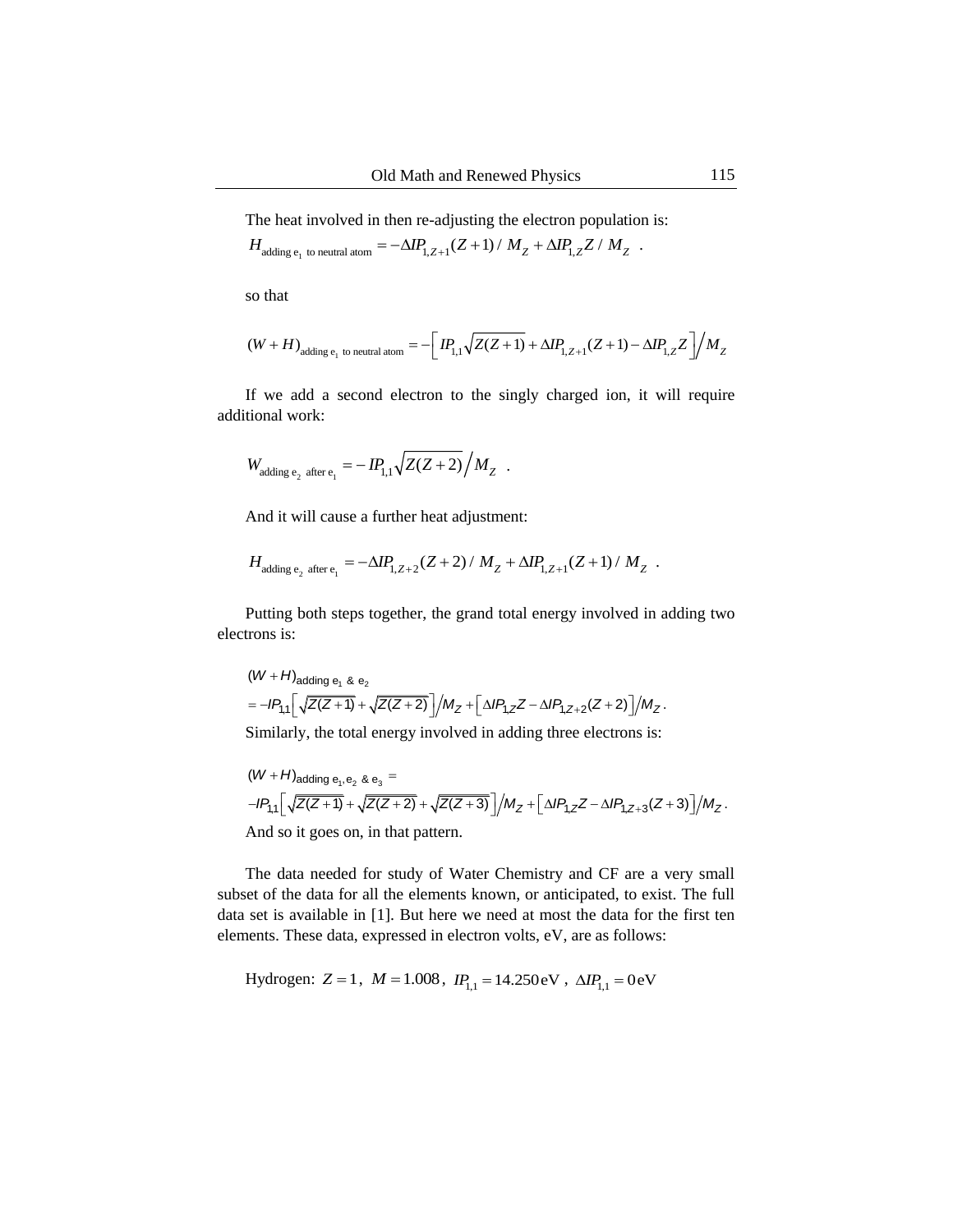Helium:  $Z = 2$ ,  $M = 4.003$ ,  $IP_{1,2} = 49.875 \text{eV}$ ,  $\Delta IP_{1,2} = 35.625 \text{eV}$ Lithium:  $Z = 3$ ,  $M = 6.941$ ,  $IP_{1,3} = 12.469 \text{ eV}$ ,  $\Delta IP_{1,3} = -1.781 \text{ eV}$ Beryllium:  $Z = 4$ ,  $M = 9.012$ ,  $IP_{1,4} = 23.327 \text{eV}$ ,  $\Delta IP_{1,4} = 9.077 \text{eV}$ Boron:  $Z = 5$ ,  $M = 10.811$ ,  $IP_{1,5} = 17.055 \text{eV}$ ,  $\Delta IP_{1,5} = 2.805 \text{eV}$ Carbon:  $Z = 6$ ,  $M = 12.011$ ,  $IP_{1,6} = 21.570 \text{eV}$ ,  $\Delta IP_{1,6} = 7.320 \text{eV}$ Nitrogen:  $Z = 7$ ,  $M = 14.007$ ,  $IP_{1,7} = 27.281 \text{eV}$ ,  $\Delta IP_{1,7} = 13.031 \text{eV}$ Oxygen:  $Z = 8$ ,  $M = 15.999$ ,  $IP_{1,8} = 27.281 \text{eV}$ ,  $\Delta IP_{1,8} = 13.031 \text{eV}$ Fluorine:  $Z = 9$ ,  $M = 18.998$ ,  $IP_{1,9} = 34.504 \text{ eV}$ ,  $\Delta IP_{1,9} = 20.254 \text{ eV}$ Neon:  $Z = 10$ ,  $M = 20.180$ ,  $IP_{1,10} = 43.641 \text{eV}$ ,  $\Delta IP_{1,10} = 29.391 \text{eV}$ 

## **THE BASICS OF WATER CHEMISTRY**

#### **Ordinary Liquid Water**

Ordinary liquid water illustrates an important point: sometimes widely held, but not really examined, assumptions can turn out to be questionable. For example, what is the likely ionic configuration of a water molecule?

One possible ionic configuration for water is  $2H^+ + O^{2-}$ , and most people believe this is what ordinary water is. Let us now check that belief. The transition  $H \rightarrow H^+$  takes:

 $IP_{1,1} / M_1 = 14.250 / 1.008 = 14.1369 \text{eV}$ .

So  $2H^+$  takes  $2 \times 14.1369 = 28.2738$ eV. The transition  $O \rightarrow O^{2-}$  takes: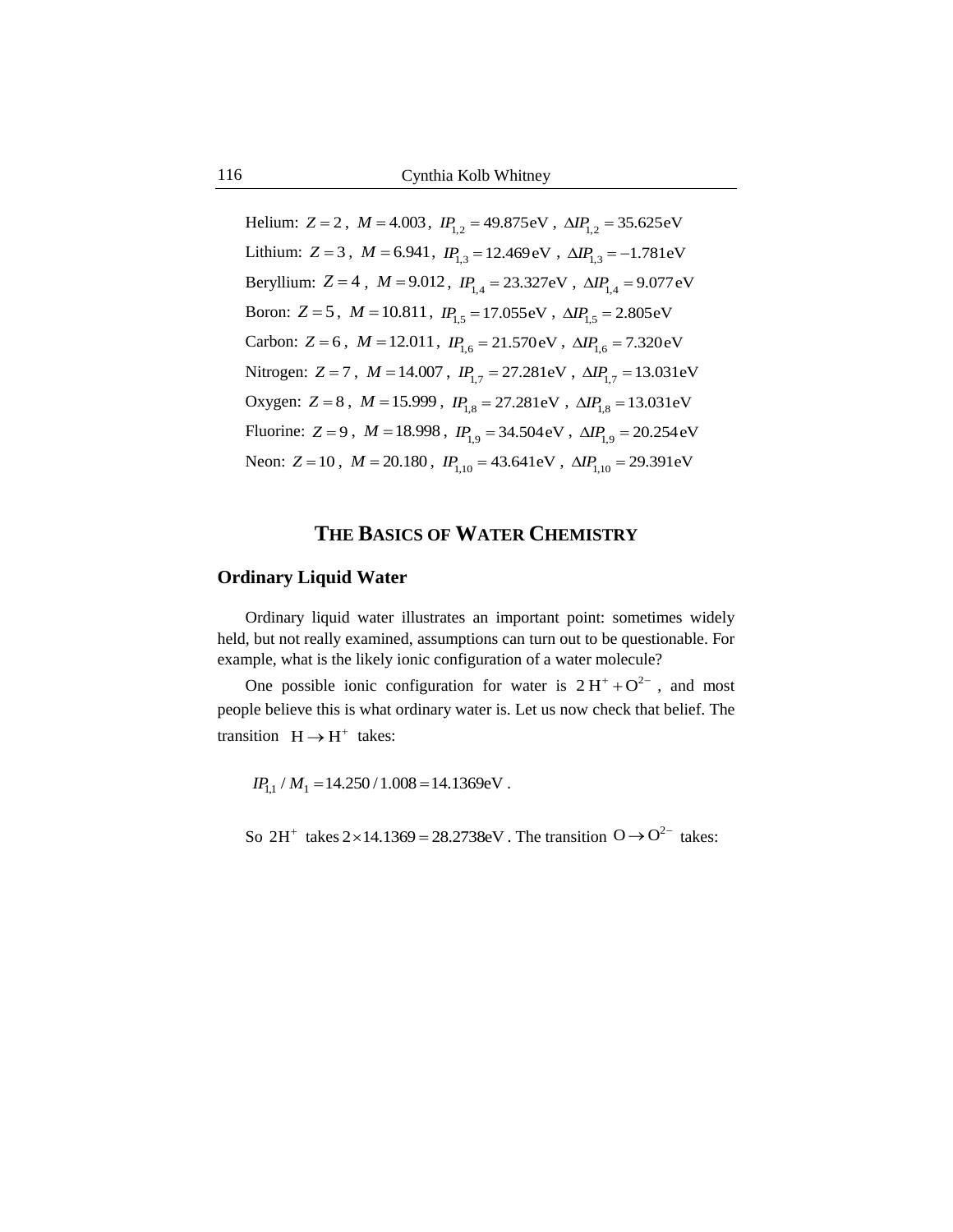$$
OId \text{ Math and Renewed Physics} \qquad 117
$$
  
- $IP_{1,1} \Big[ \sqrt{Z(Z+1)} + \sqrt{Z(Z+2)} \Big] / M_Z + \Big[ \Delta IP_{1,Z} Z - \Delta IP_{1,Z+2} (Z+2) \Big] / M_Z$   
= -14.250  $\Big[ \sqrt{8 \times 9} + \sqrt{8 \times 10} \Big] / 15.999 + \Big[ \Delta IP_{1,8} \times 8 - \Delta IP_{1,10} \times 10 \Big] / 15.999$   
= -14.250  $\Big[ \sqrt{72} + \sqrt{80} \Big] / 15.999 + \Big[ 13.031 \times 8 - 29.391 \times 10 \Big] / 15.999$   
= -14.250  $\Big[ 8.4853 + 8.9443 \Big] / 15.999 + \Big[ 104.248 - 293.910 \Big] / 15.999$   
= -14.250  $\Big[ 17.4296 \Big] / 15.999 + \Big[ -189.662 \Big] / 15.999$   
= -15.5242 - 11.8546 = -27.3788 eV

So the creation of a water molecule in the ionic configuration  $2 H^{+} + O^{2-}$ takes altogether  $28.2738 - 27.3788 = 0.8950 \text{eV}$ . This is a positive energy requirement, and it implies that some external assistance is needed. So normal water may *not* be in this ionic configuration after all!

But another possibility is readily at hand. The ionic configuration for normal water could be  $2H^{-} + O^{2+}$ . The transition  $H \rightarrow H^{-}$  takes:

$$
-IP_{1,1}\sqrt{Z(Z+1)}/M_Z - \Delta IP_{1,Z+1}(Z+1)/M_Z + \Delta IP_{1,Z}Z/M_Z
$$
  
= 
$$
-IP_{1,1}\sqrt{1\times2}/M_1 - \Delta IP_{1,2}\times2/M_1 + \Delta IP_{1,1}\times1/M_1
$$
  
= -14.250×1.4142/1.008 - 35.625×2/1.008 + 0×1/1.008  
= -19.9924 - 70.6845 + 0 = -90.6769eV.

So  $2H^{-}$  takes  $2 \times (-90.6769) = -181.3538 \text{ eV}$ . Please pause here and take notice: this is a *huge* negative energy. It reflects the fact that electrons *really* like to make pairs. They do it everywhere in Chemistry. Their propensity to do it motivated the invention of the so-called "spin" quantum number. Without spin, many electrons in atoms would be violating the "Pauli Exclusion Principle", which says that only one electron can be in any particular quantum state.

Electron pairs are famous in Condensed Matter Physics too, under the name 'Cooper pairs'.

Now proceeding, the transition  $O \rightarrow O^{2+}$  takes: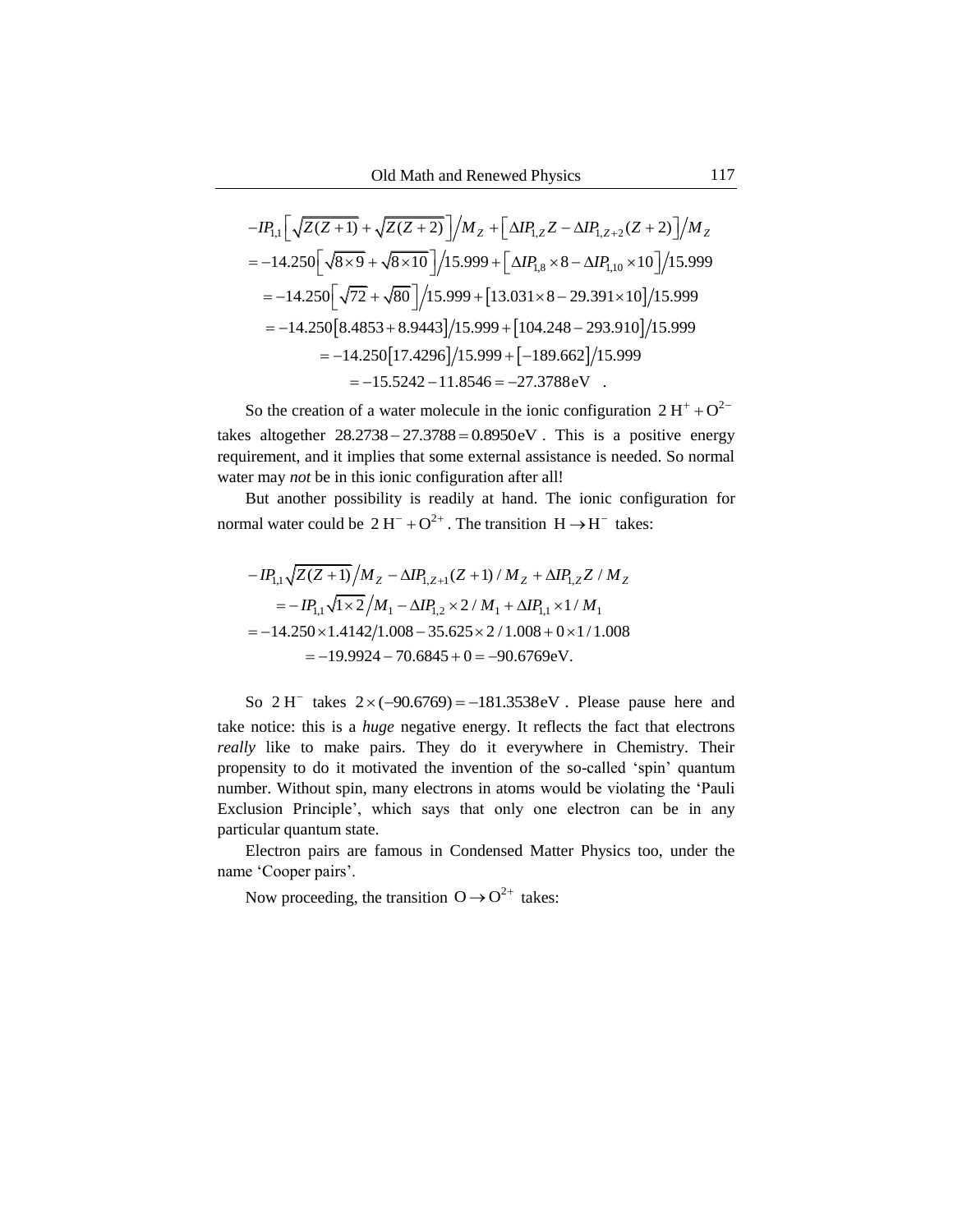$$
IP_{1,1}\left[Z+\sqrt{Z(Z-1)}\right]/M_{Z}+\left[\Delta IP_{1,Z}Z-\Delta IP_{1,Z-2}(Z-2)\right]/M_{Z}
$$
  
= 
$$
IP_{1,1}\left[8+\sqrt{8\times7}\right]/M_{8}+\left[\Delta IP_{1,8}\times8-\Delta IP_{1,6}\times6\right]/M_{8}
$$
  
= 
$$
14.250\left[8+\sqrt{56}\right]/15.999+\left[13.031\times8-7.320\times6\right]/15.999
$$
  
= 13.7907 + 3.7707 = 17.5614 eV.

So the creation of the water molecule in the ionic configuration  $2 H^{-} + O^{2+}$  takes altogether  $2 \times (-90.6769) + 17.5614 = -181.3538 + 17.5614 =$ -163.7924 eV. This is a solidly negative energy. It means that ordinary water is overwhelmingly in the second candidate ionic configuration,  $2H^{-} + O^{2+}$ . This *is* normal water.

However, in situations where more than one version of anything can exist, they generally all *do* exist, in proportions determined by their so-called Boltzmann factors,  $\exp(-E/kT)$ , where E is energy, k is Boltzmann's constant, and  $T$  is absolute temperature. Boltzmann factors are the evidence of entropy maximization at work. So ordinary liquid water will contain a tiny, tiny fraction of the first ionic configuration,  $2H^+ + O^{2-}$ .

## **EXCLUSION ZONE WATER**

Prof. Gerald Pollack wrote the definitive book [15] on the subject of water in the newly discovered state characteristic of the surface of all water. This state is called Exclusion Zone Water, or EZ water. The name comes from the fact that EZ water tends to expel positive ions. It does this because it forms nested layers of hexagonal arrays of negative ions, each layer offset to the next, thus leaving no space for unused positive ions.

The following chemical transition is proposed for the creation of EZ water:

3 normal water molecules  $\rightarrow$  1 EZ water ion + 1 hydronium ion That is,  $3(H_2O) \rightarrow (H_3O_2)^{-} + (H_3O)^{+}$ .

Observe the notation: parentheses are used to avoid any prejudice about what charge the individual atoms within any chemical species, whether neutral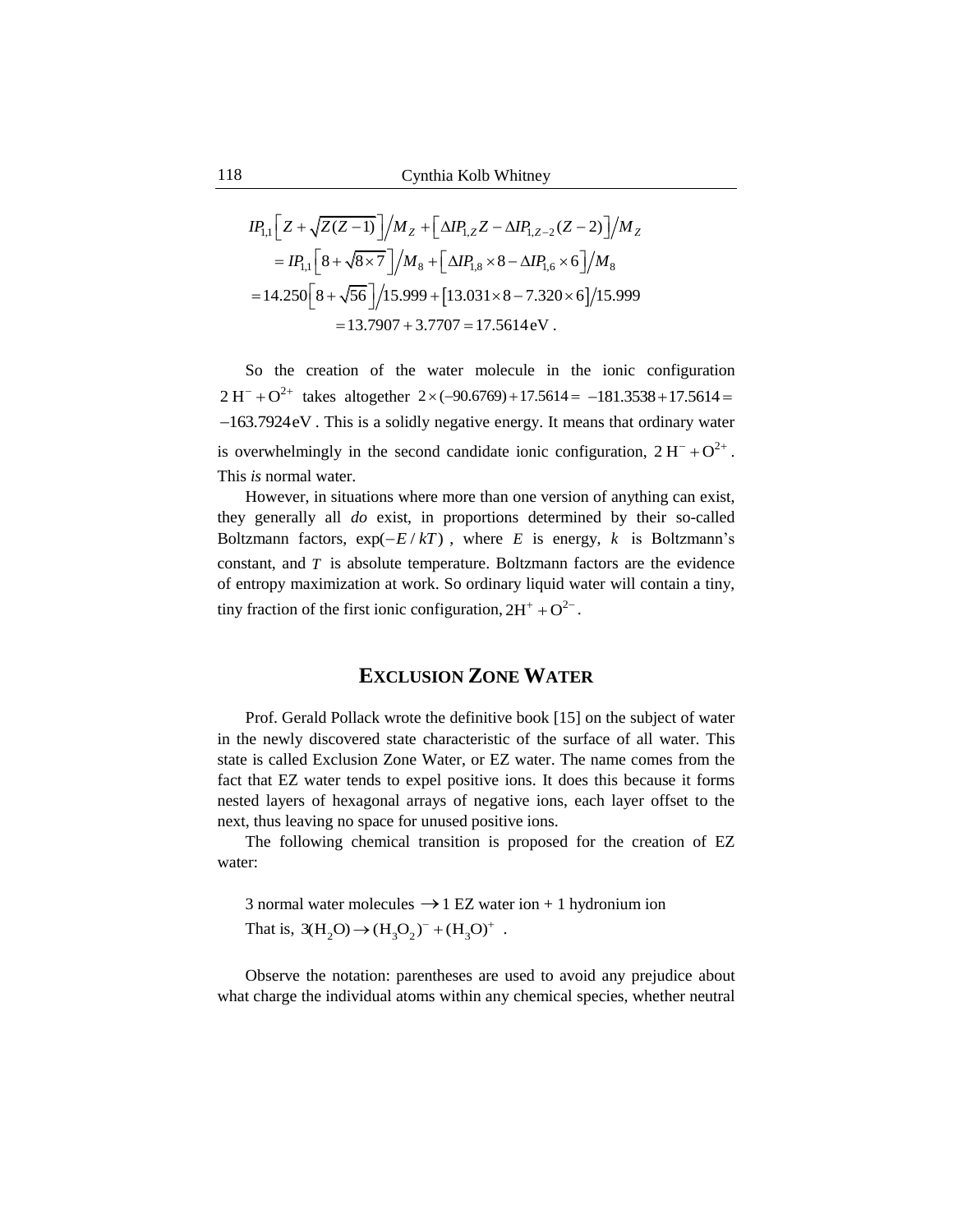molecule or charged ion or radical, may carry. We want to consider all possible, or at least all plausible, ionic configurations of every chemical species mentioned.

The EZ water ion  $(H_3O_2)$ <sup>-</sup> could have the ionic configuration . The  $3H^+$  takes total energy The  $2O^{2-}$  takes total energy  $2 \times (-27.3788) = -54.7576$  eV. So the ionic configuration  $3 H^{+} + 2 O^{2-}$  takes  $42.4107 - 54.7576 = -12.3469eV$ . This is a negative energy, so this ionic configuration certainly can occur.  $3H^+ + 2O^{2-}$  $3H^+$  $3 \times IP_{1,1} / M_z =$  $3 \times 14.250 / 1.008 = 42.4107$  eV.  $2^{\Omega^{-2}}$ 

But there is another possibility too. The EZ water ion  $(H_3O_2)$ <sup>-</sup> could have the ionic configuration  $3H^{-} + 2O^{+}$ . An H<sup>-</sup> takes  $-90.6769$  eV, so  $3 H^{-}$  takes  $3 \times (-90.6769) = -272.0307 \text{ eV}$ . An  $O^{+}$  takes energy:

 $(IP_{1,1} \times 8 + \Delta IP_{1,8} \times 8 - \Delta IP_{1,7} \times 7)/M_8$  $=(14.250\times 8 + 13.031\times 8 - 13.031\times 7)/15.999$  $=(14.250 \times 8 + 13.031 \times 8 - 13.031 \times 7)/15.999$ <br>=  $(114.000 + 104.248 - 91.217)/15.999 = 7.9399eV.$  $(IP_{1,1} \times 8 + \Delta IP_{1,8} \times 8 - \Delta IP_{1,7} \times 7)/M_8$ <br>= (14.250 × 8 + 13.031 × 8 - 13.031 × 7) / 15.

So  $2O^+$  takes  $2 \times 7.9399 = 15.8798 \text{eV}$ . Thus the ionic configuration  $3 H^{-} + 2 O^{+}$  takes  $-272.0307 + 15.8798 = -256.1509$  eV. This energy is much more negative than that of the first candidate ionic configuration for EZ water,  $3H^+ + 2O^{2-}$ . This fact means EZ water is nearly always in this second candidate ionic configuration,  $3H^- + 2O^+$ .

As for the hydronium ion  $(H_3O)^+$ , it could have the ionic configuration  $3H^+ + O^{2-}$ . This, I believe, is what most people would expect, given that most people would have expected (wrongly, as it turned out) that normal water had the ionic configuration  $2H^+ + O^{2-}$ . From the study of regular water, we know the candidate  $3H^+$  would take  $3 \times 14.250 = 42.4107$  eV, and the candidate  $O^{2-}$  would take  $-27.3788$ eV, so the candidate ionic configuration  $3 H^{+} + O^{2-}$  for hydronium would take  $42.4107 - 27.3788 = 15.0319 \text{ eV}$ . This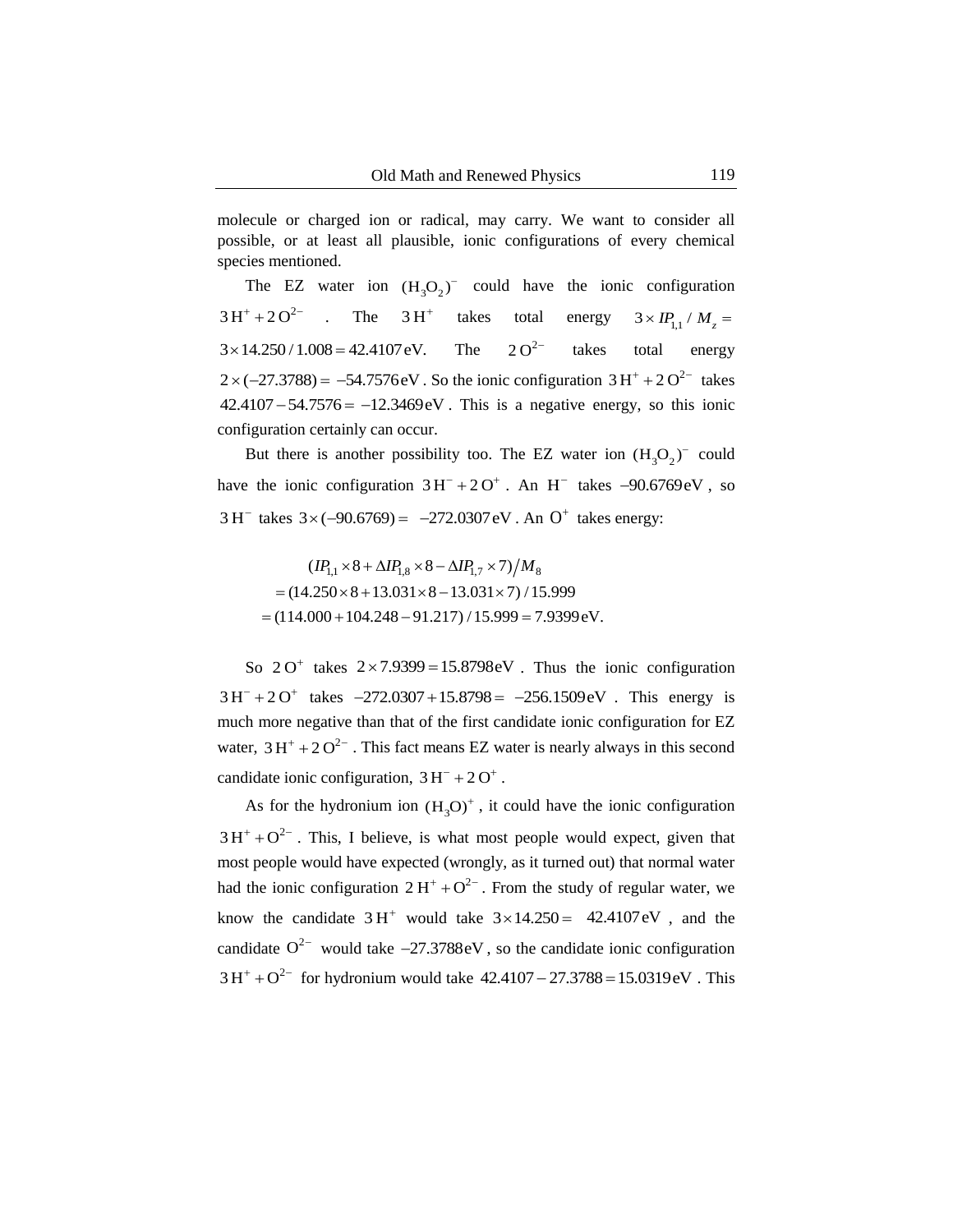is a solidly positive energy, *and so the ionic configuration*  $3H^+ + O^{2-}$  *for the hydronium ion*  $(H_3O)^+$  *occurs only very infrequently.* 

But, as it was with the EZ water ion, there is another possibility for the hydronium ion. The  $(H_3O)^+$  could have the ionic configuration  $3H^- + O^{4+}$ . The 3H<sup>-</sup> would take  $3 \times (-90.6769) = -272.0307$  eV, and the O<sup>4+</sup> would take:

$$
IR_{1,1}\left[Z+\sqrt{Z(Z-1)}+\sqrt{Z(Z-2)}+\sqrt{Z(Z-3)}\right]/M_{Z}+\left[\Delta IP_{1,Z}Z-\Delta IP_{1,Z-4}(Z-4)\right]/M_{Z}
$$
  
=14.250× $\left[8+\sqrt{56}+\sqrt{48}+\sqrt{40}\right]/15.999+\left[13.031\times8-9.077\times4\right]/15.999$   
=14.250×28.7361/15.999+67.940/15.999 = 25.5947 + 4.2465 = 29.8411eV.

So the second candidate ionic configuration  $3H^- + O^{4+}$  for the hydronium ion  $(H_3O)^+$  would take  $-272.0307 + 29.8411 = -242.1895eV$ . This is a robustly negative energy. It explains why the reaction product that accompanies EZ water *is* a hydronium ion, rather than a naked proton (  $14.1369$ eV) next to a normal water molecule ( $-163.7925$ eV), which would add up to  $-149.6556$ eV, which, though negative, is not anywhere near as robustly so.

Together, the EZ water ion and the hydronium ion take  $-268.6204 - 242.1895 = -510.8099$ eV. Compare this to three normal water molecules at  $3 \times (-163.7925) = -491.3775$ eV. The EZ water ion together with the hydronium ion is favored over the three normal water molecules. That means nature stands poised to make EZ water ions and hydronium ions whenever it has the opportunity to do so. Generally speaking, the opportunity involves a surface and a little bit of incident energy, such as that provided by sunlight.

The other known states of water are Water Ice and Water Vapor, both of great interest to be sure, but probably not directly involved in CF.

## **THE CF APPLICATION**

The next question in the present study is this: what if any of the molecules or ions discussed here had been created with some heavy nuclei included?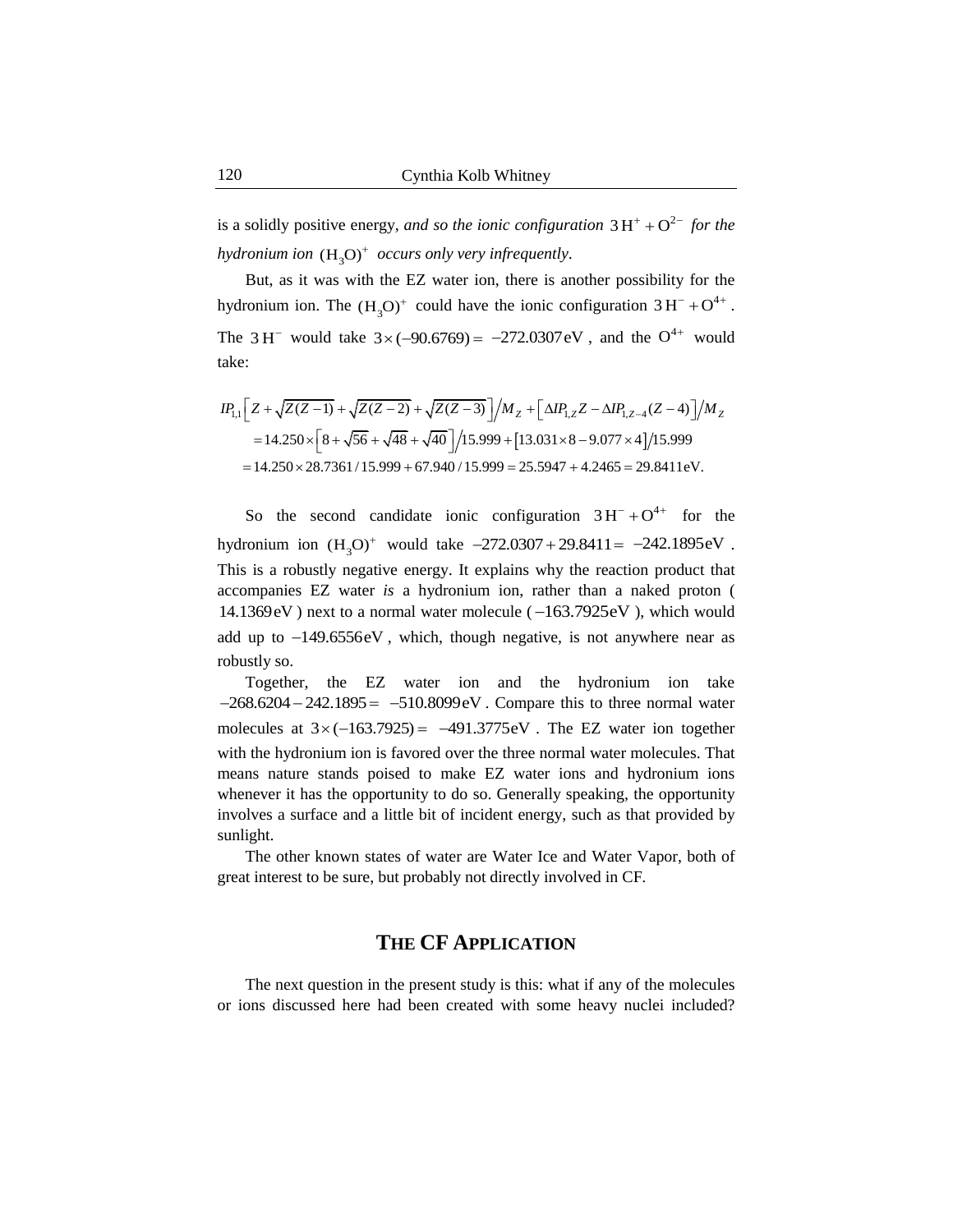That is, what happens to the ionic configurations if one Hydrogen atom H is replaced with a Deuterium  $D$ , or even a Tritium  $T$ ?

where an  $H^+$  ion takes:

$$
I P_{1,1} \times 1 / M_{\rm H} = I P_{1,1} \times 1 / 1 = 14.2500 \, \text{eV} ,
$$

a  $D^+$  ion takes:

$$
IP_{1,1} \times 1/M_D = IP_{1,1} \times 1/2 = 14.250 / 2 = 7.1250 \text{ eV},
$$

and a  $T^+$  ion takes:

$$
IP_{1,1} \times 1/M_T = IP_{1,1} \times 1/3 = 14.250 / 3 = 4.7500 \text{ eV}.
$$

The message is: heavier positive ions are easier to make. Similarly, where an  $H^-$  ion takes:

$$
-IP_{1,1}\sqrt{1 \times 2}/M_{\text{H}} - \Delta IP_{1,2} \times 2/M_{\text{H}} =
$$
  
-14.250 × 1.4142 / 1 – 35.6250 × 2 / 1  
= -20.1495 – 71.2500 = -91.3995 eV

 $a$  D<sup>-</sup> instead takes:

$$
-IP_{1,1}\sqrt{1 \times 2}/M_{\text{D}} - \Delta IP_{1,2} \times 2 / M_{\text{D}} =
$$
  
-14.2500 × 1.4142 / 2 - 35.6250 × 2 / 2 =  
-10.0762 - 35.6250 = -45.7012 eV

and a  $T^-$  takes:

$$
-IP_{1,1}\sqrt{1 \times 2}/M_{\rm T} - \Delta IP_{1,2} \times 2 / M_{\rm T} =
$$
  
-14.2500 × 1.4142 / 3 - 35.6250 × 2 / 3 =  
-6.7175 - 23.7500 = -30.4675 eV

The message is: heavier negative ions are less rewarding to make.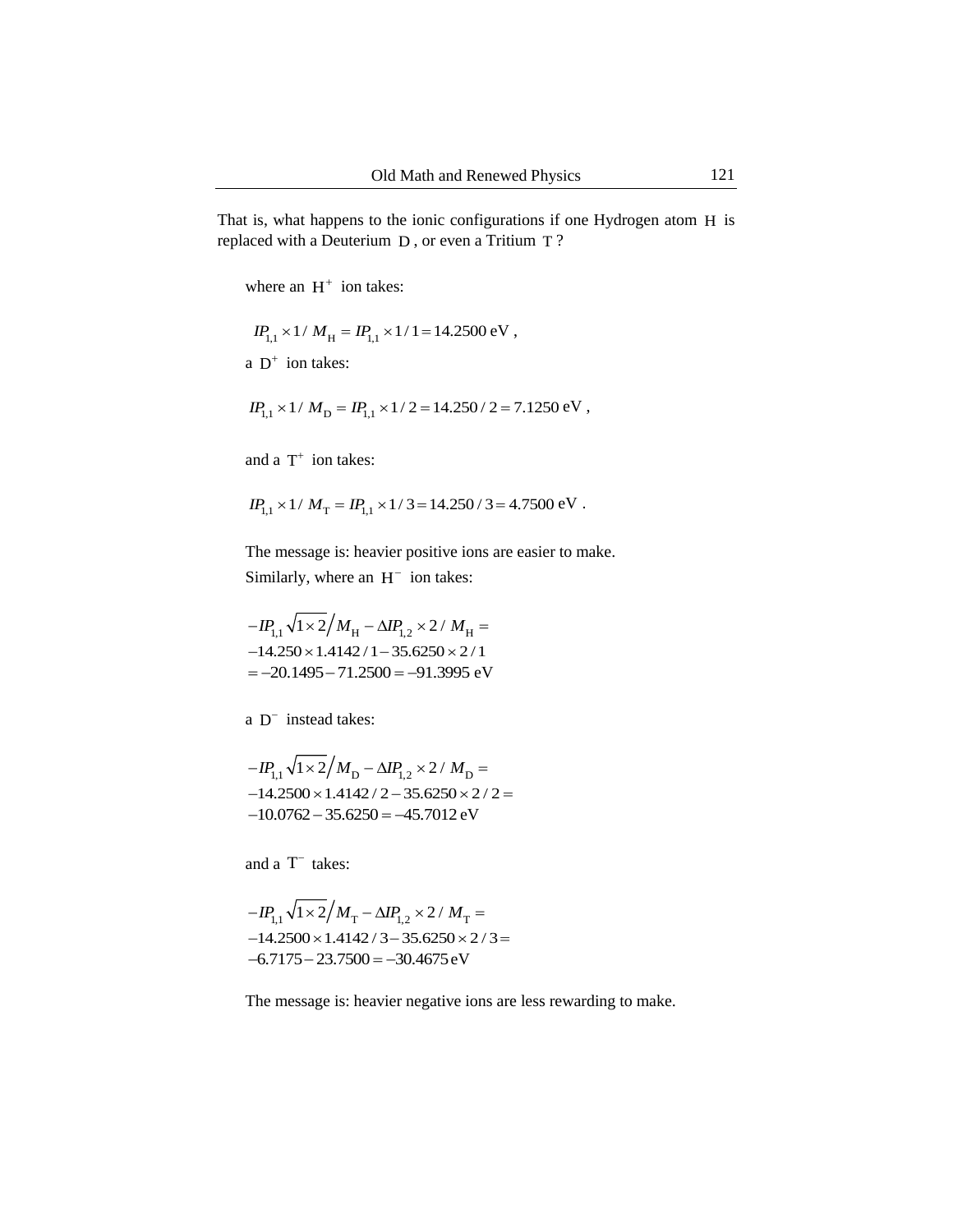This is all to the good, inasmuch as CF requires naked nuclei, i.e., positive ions, as reactants. So can we get such reactants from water? In the case of normal water, we now know that the usual ionic configuration must be  $2 H^{-} + O^{2+}$ , and not the previously presumed  $2 H^{+} + O^{2-}$ . The latter has a positive energy, and so does not occur abundantly.

But what about  $D^+ + H^+ + O^{2-}$ ? We have above that  $D^+$  takes 7.1250  $eV$ ,  $H^+$  takes 14.2500  $eV$ , and from the earlier analysis of ordinary water, we know  $O^{2-}$  takes  $-27.3788 \text{ eV}$ . So  $D^+ + H^+ + O^{2-}$  will take

 $7.1250 + 14.2500 - 27.3788 = -6.0038$  eV.

So in heavy water, this ionic configuration will occur naturally too.

In the case of EZ water, we know that, along with the more favored ionic configuration  $3H^{-} + 2O^{+}$ , the less favored  $3H^{+} + 2O^{2-}$  *can* exist naturally, and so probably *does* exist. So what about  $D^+ + 2H^+ + 2O^{2-}$ ? That will take

 $7.1250 + 28.5000 - 54.7576 = -19.1326$  eV.  $7.1250 + 2 \times 14.2500 + 2 \times (-27.3788) =$ 

Compare this to  $3H^+ + 2O^{2-}$  with pure Hydrogen, at

 $3 \times 14.250 / 1 - 54.7576 = 42.750 - 54.7576 = -12.0076 \text{ eV}.$ 

The EZ ion with a Deuterium ion included is at *lower energy*, and so forms *more easily* than the one without Deuterium. This EZ ion will be preferred. So the action of forming EZ water can tend to concentrate the kind of reactant that CF requires.

But we should also look at the other ionic configuration for a deuterated

EZ ion, D<sup>-</sup> + 2 H<sup>-</sup> + 2 O<sup>+</sup>. The D<sup>-</sup> takes  
\n
$$
-IP_{1,1}\sqrt{Z(Z+1)}/M_Z - \Delta IP_{1,Z+1}(Z+1)/M_Z + \Delta IP_{1,Z}Z/M_Z
$$
\n
$$
= -IP_{1,1}\sqrt{1 \times 2}/2 - \Delta IP_{1,2} 2/2 + \Delta IP_{1,1}/2
$$
\n
$$
= -14.250 \times 1.4142 / 2 - 35.625 + 0 = -25.5486 \text{ eV}.
$$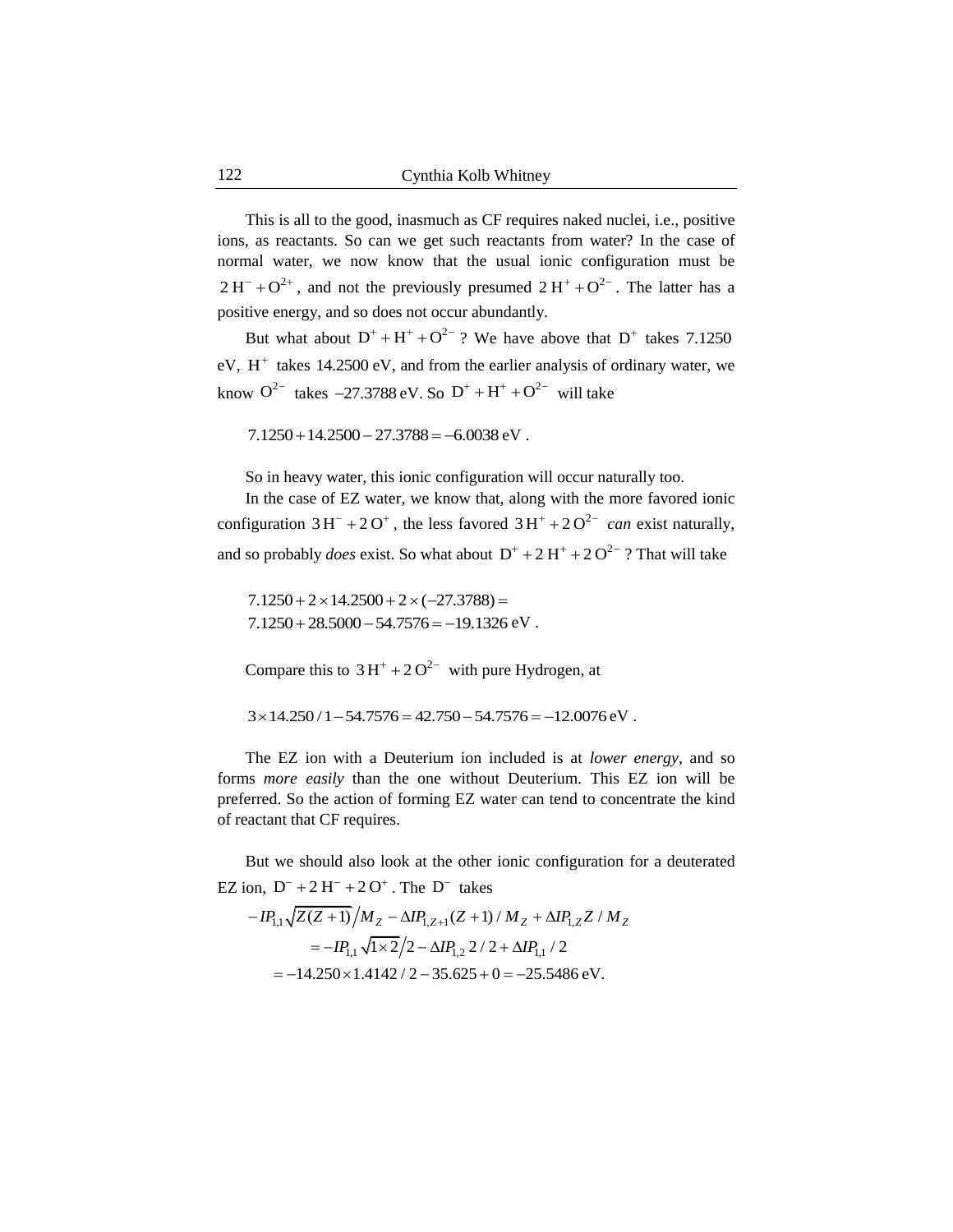Above we found that pure  $H^-$  takes  $-20.1495 - 71.2500 = -91.3995 \text{ eV}$ , so  $2 \text{ H}^-$  takes  $2 \times (-91.3995) = -182.7990 \text{ eV}$ . The  $2 \text{ O}^+$  takes So altogether, the ionic configuration  $D^- + 2 H^- + 2 O^{2+}$  takes:  $2H^{-}$  $2O<sup>+</sup>$  takes  $2 \times 7.9399 = 15.8798$  eV.

 $-25.5486 - 182.7990 + 15.8798 = -192.4678$  eV.

This is a solidly negative energy, so this ionic configuration would certainly dominate the  $EZ - at least until such time a source of energy is$ introduced. That source would be the electrodes that are inserted to start the CF attempt. The process is analogous to the process for making Brown"s gas: electrochemistry. In the CF case, when the electrodes are introduced they supply some energy, and the EZ ions can then go to their less favored, higherenergy, ionic configuration, wherein the deuterons are exposed, and CF can then ensue. This EZ story appears to play into a peculiar fact about CF that is presently known, but not well understood: CF generally goes better if the reactant heavy water is left to rest quietly for a long time before being used. This rest period was described as 'incubation' in a talk given by Senior VP Frank Gordon at Global Energy Corporation, Annandale, VA, speaking at a Conference of the Natural Philosophy Alliance in Long Beach, CA, in 2010.

Since then, I have come to think that three important processes may characterize "incubation": 1) Gravity sends water molecules with heavier isotopes to lower levels in the water container, thus concentrating them more at locations lower in the water container; 2) The water container has internal surfaces, and they encourages EZ formation at those surfaces. There, the exclusion property of the EZ water further concentrates the positive ions that contain the heavy isotopes. 3) The stage is then set, but nothing dramatic can happen until electrodes are inserted, and a little energy is supplied to trigger the CF process. Where should the electrodes go? We may want to avoid, *or* to seek, the exclusion zones at the top, bottom, and sides of the container. We certainly want to reach positive ions of heavier mass, so we should put electrodes in the lower part of the water container. Should the current go horizontal or vertical, and if vertical, which way? We need experimental investigation of all these questions.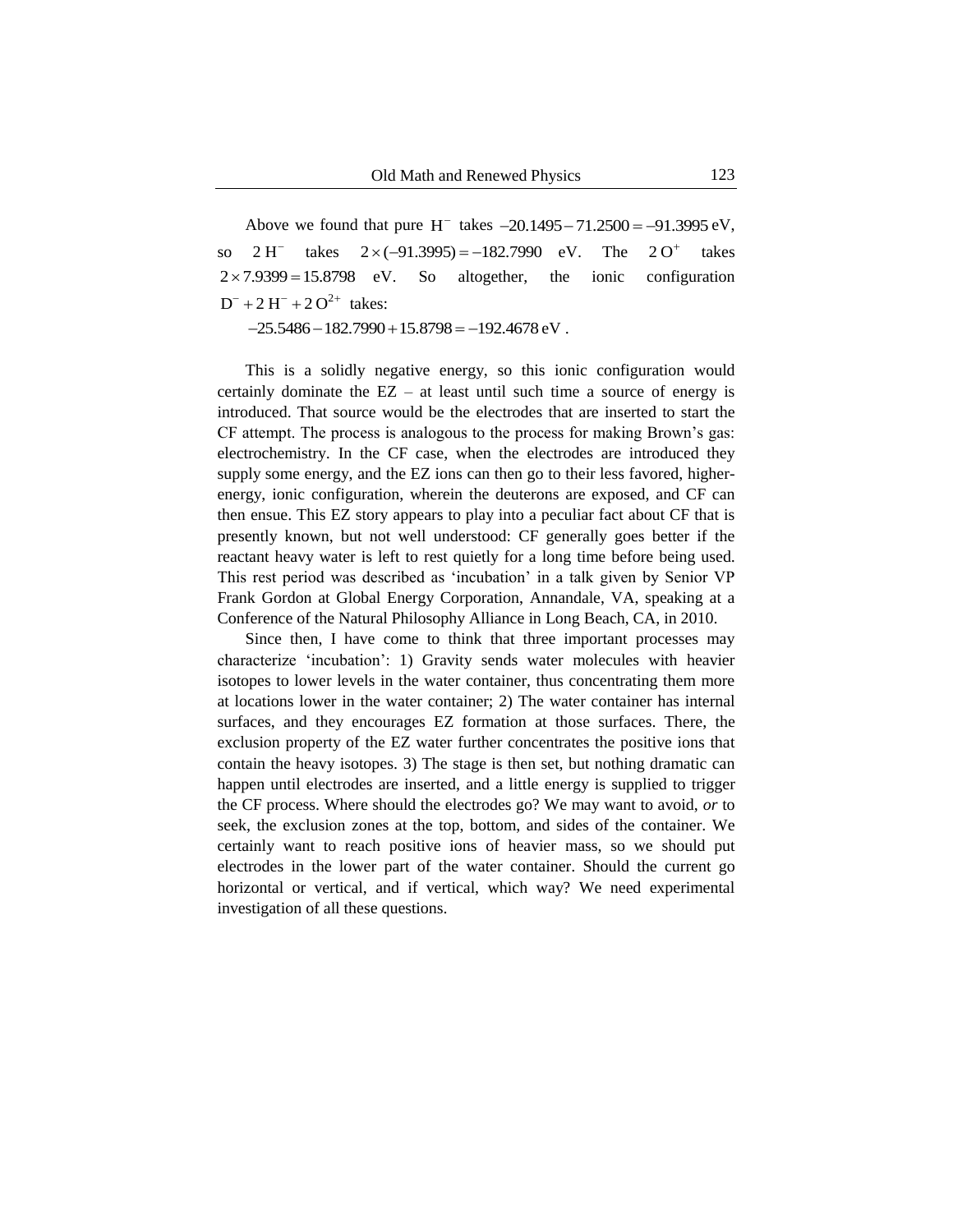#### **CONCLUSION**

CF is an Engineering Problem, and it demands Engineering Analyses. This paper offers some suggestions as to what the engineering analyses should be like.

- 1) Engineering is somewhat like Applied Mathematics. The DSB protocol is to Applied Mathematics what First Aid is to Medicine: Step 1. In many cases, it solves the whole problem at hand. Only when it does *not* seem to solve the whole problem should the practitioner turn to anything else. So I believe the Engineering Analysis of CF should definitely use the DSB Protocol.
- 2) Engineering is usually *not* like Pure Mathematics: engineers do not generally involve Postulates in Engineering Analyses. What they do instead is list their Assumptions. The word 'Assumption' is much milder than the word 'Postulate'; it allows for a possible update, such as may occur in a typical engineering design review. So I believe engineers should not feel bound by any pre-established Postulate, such as the Second Postulate of SRT.

I am today hopeful that we can solve many of the engineering problems presented by CF. In so doing, we might also help eliminate the many Paradoxes that come into Physics along with the Second Postulate of SRT. The present situation is *itself* quite paradoxical: It is generally considered *radical* to do the actually *traditional* thing; i.e., apply the DSB Protocol, and it is generally considered *traditional* to do the originally *radical* thing; i.e., embrace the Second Postulate!

#### **REFERENCES**

- [1] C.K. Whitney, *Algebraic Chemistry, Applications and Origins*, Nova Science Publishers, Hauppauge, NY, USA (2013).
- [2] A. Einstein, "On a Heuristic Point of View Concerning the Production and Transformation of Light", Annalen der Physik 17, 132-148, 1905, reprinted in *The Collected Papers of Albert Einstein*, Vol. 2, pp. 86 – 103, Princeton University Press, (1989).